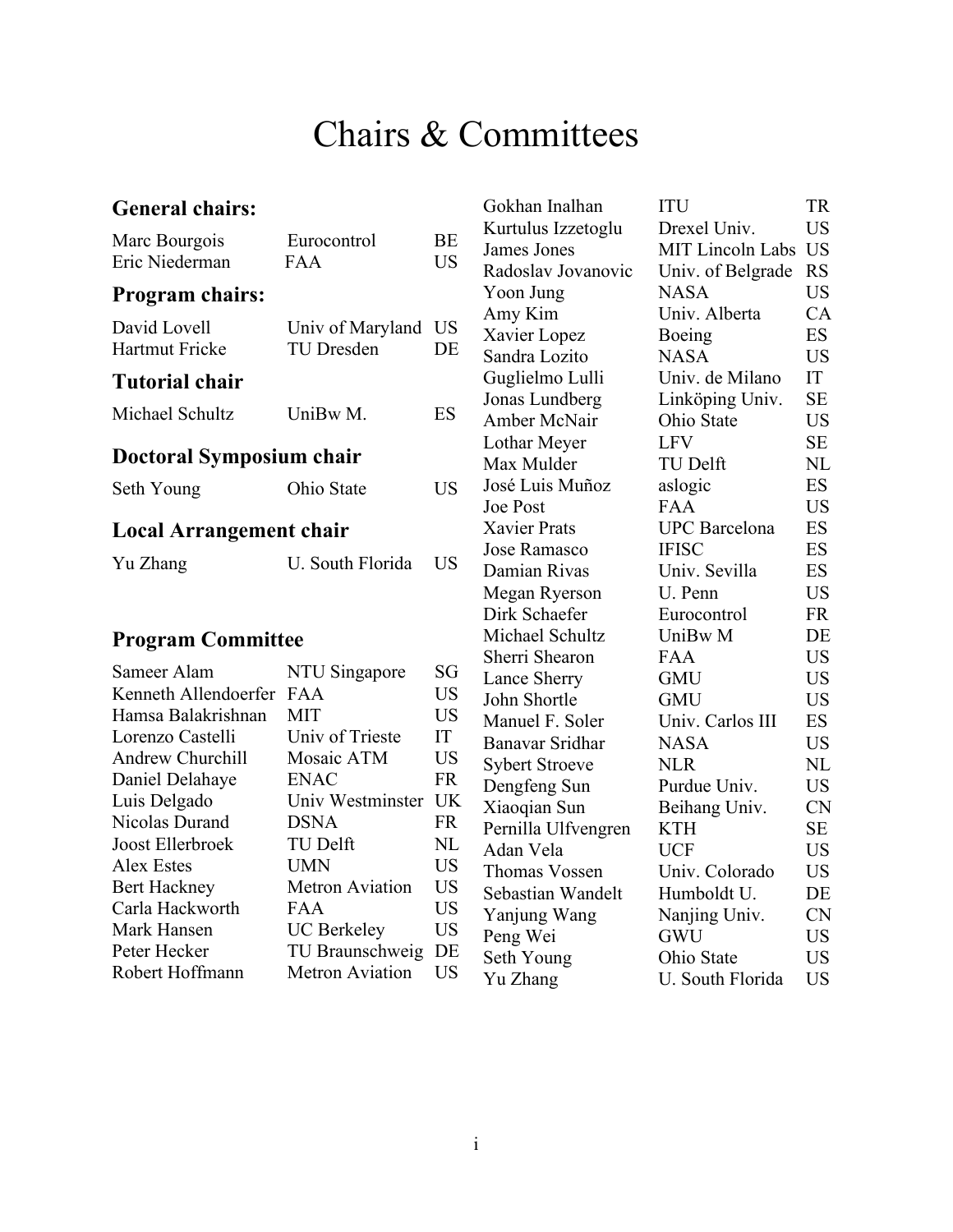#### **Table of Contents**

| The Impact of Mental Model Switching on Air Traffic Controller's Workload in Multi Remote         |
|---------------------------------------------------------------------------------------------------|
|                                                                                                   |
| The Influence of Rostering Factors on Fatigue in an Irregular Shift System in Air Traffic Control |
| Investigating Ocular and Head-Yaw Measures as Indicators for Workload and Fatigue under           |
| Study of Different Task Loading and Cognitive Workload Changes Using Functional Near              |
|                                                                                                   |
| Designing Recurrent and Graph Neural Networks to Predict Airport and Air Traffic Network          |
| Integrated Airside Landside Framework to Assess Passenger Missed Connections with Airport         |
| Climate Optimal Trajectory Planning at Network-Scale: Complexity Assessment Based on              |
| Estimating Fuel Consumption based on Trajectory Data using Machine Learning Method 9              |
| Environmental Impact Optimisation of Flight Plans in a Fixed and Free Route network 10            |
|                                                                                                   |
| Trajectory Specification to Support High-Throughput Continuous Descent Approaches  12             |
|                                                                                                   |
| Scenario-based Strategic Flight Reassignment in Multiple Airport Regions  15                      |
| A Runway Exit Prediction Model with Visually Explainable Machine Decisions  15                    |
| Assessment of minimum ground time for air taxis based on turnaround critical path modeling. 16    |
| Modeling Aircraft Braking Performance and Runway Condition using Machine Learning 18              |
| Conflict Resolution with Time Constraints in the Terminal Maneuvering Area using a                |
| Improving Safety of Vertical Manoeuvres in a Layered Airspace with Deep Reinforcement             |
| Route network design in low-altitude airspace for future urban air mobility operations  21        |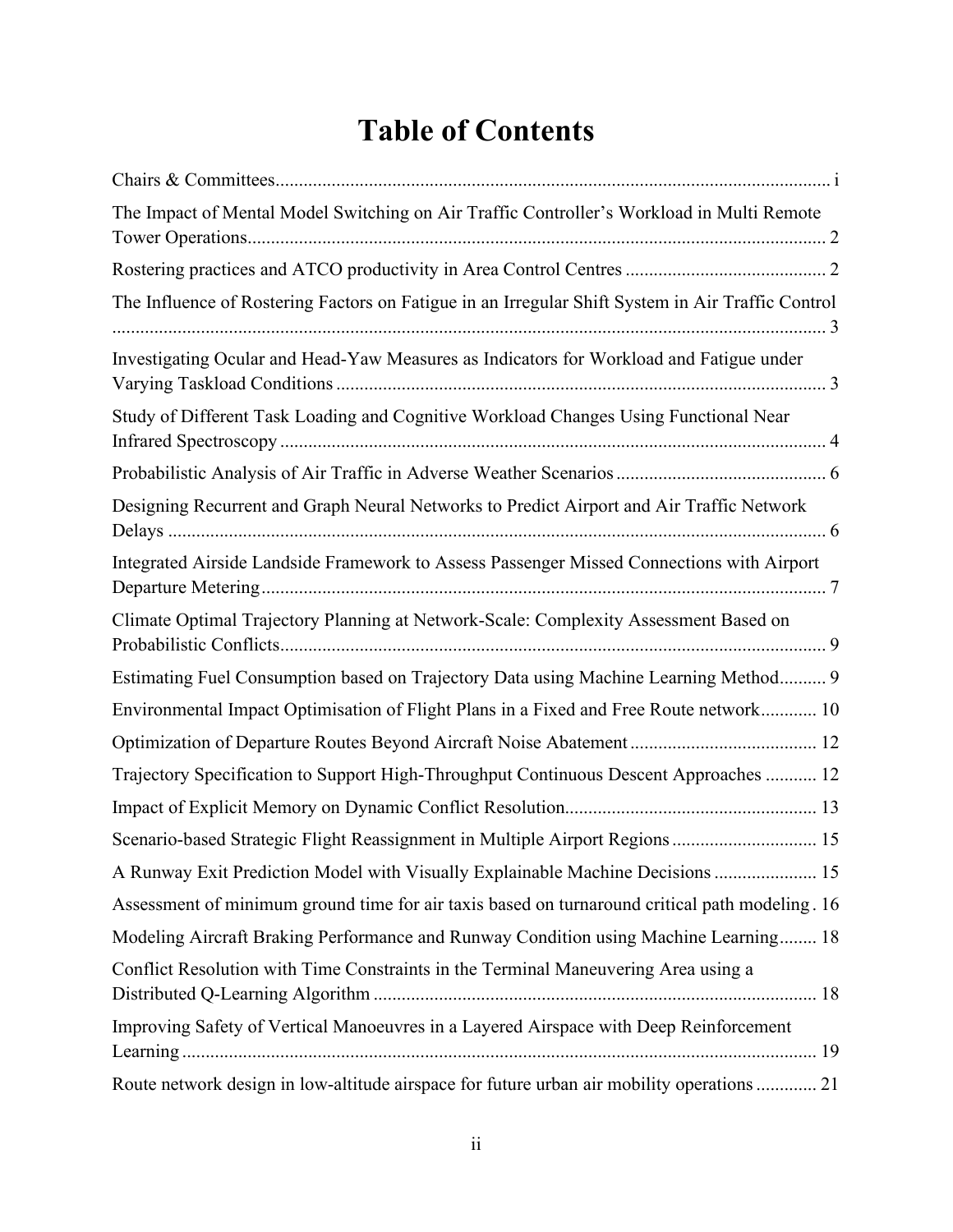| Cost-Aware Congestion Management Protocols for Advanced Air Mobility 21                     |
|---------------------------------------------------------------------------------------------|
|                                                                                             |
| Airline Schedule Recovery at Hub Airports including Dynamic Cost Indexing and Re-Routing 24 |
| Flight Rescheduling to Improve Passenger Journey during Airport Access Mode Disruptions  24 |
| Sector Entry Flow Prediction Based on Graph Convolutional Networks 25                       |
|                                                                                             |
|                                                                                             |
| Automated Traffic Scheduling in TMA with Point Merge to Enable Greener Descents  26         |
| Democratizing Aviation Emissions Estimation: Development of an Open-Source, Data-Driven     |
| AIMing for Equity in Aviation Accessibility: Development of the Aviation-accessibility      |
|                                                                                             |
|                                                                                             |
| Development of QGIS tools to aid in airport operations modeling using ADS-B data 31         |
| Toward Real-Time Stochastic Conformal Anomaly Detection in Terminal Airspace 32             |
| A Multi-Branch Convolutional Neural Network for Predicting Airport Throughput - Using ATL   |
| Improving Conflict Prevention in Constrained Very Low-Level Urban Airspace, U-Space  34     |
| Conflict Prevention, Detection, and Resolution in Constrained Very Low-Level Urban Airspace |
| Exploration of On-Demand Urban Air Mobility: Demand Forecast, Infrastructure Location and   |
| Airspace Design and Conflict-free Flight Planning for Urban Air Mobility 35                 |
| Assessing and Modelling Climate Optimal Flights Using Open Surveillance and Remote Sensing  |
| Enabling Safe and Efficient Separation through Multi-Agent Reinforcement Learning  36       |
|                                                                                             |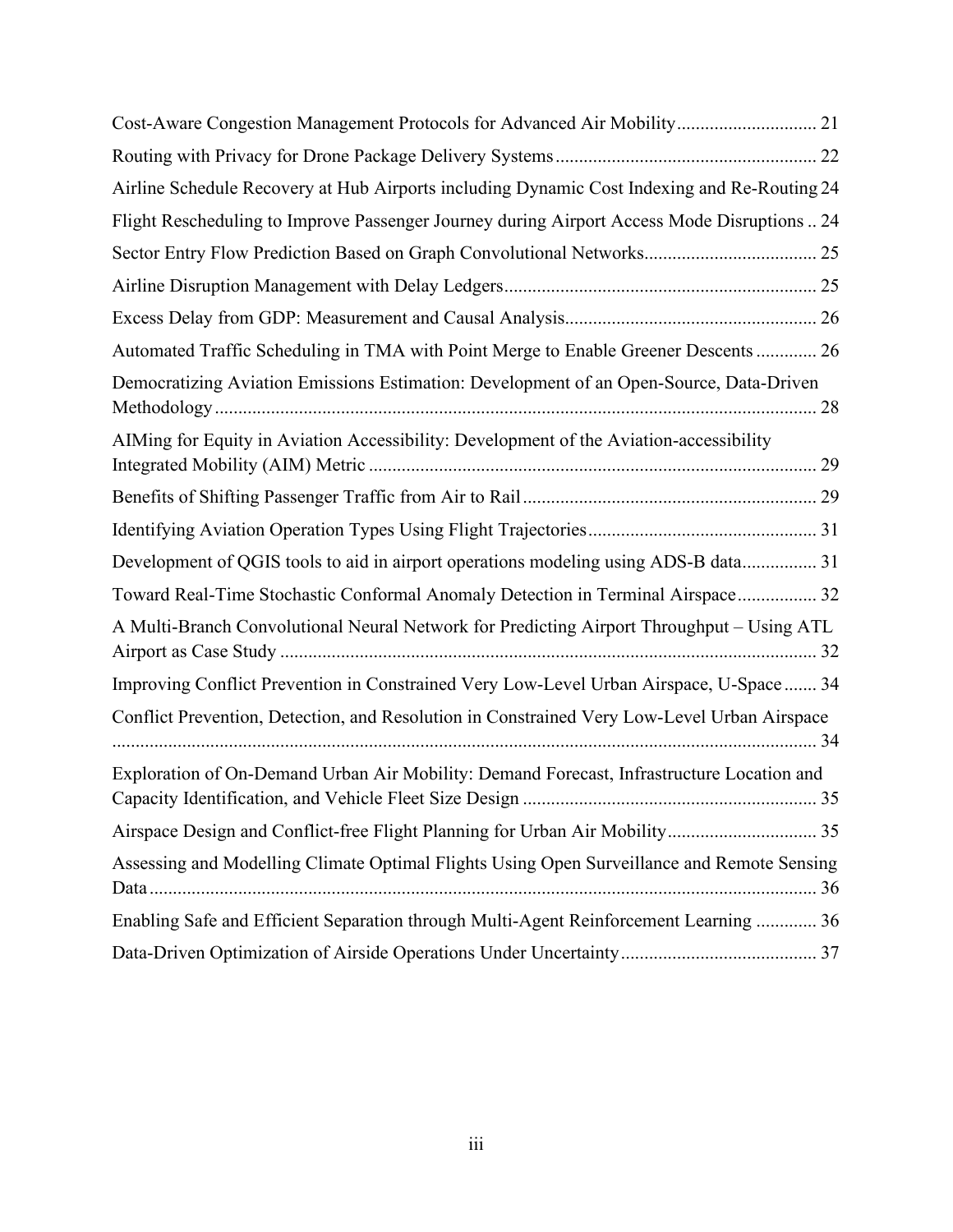## Track 1 **Human Performance**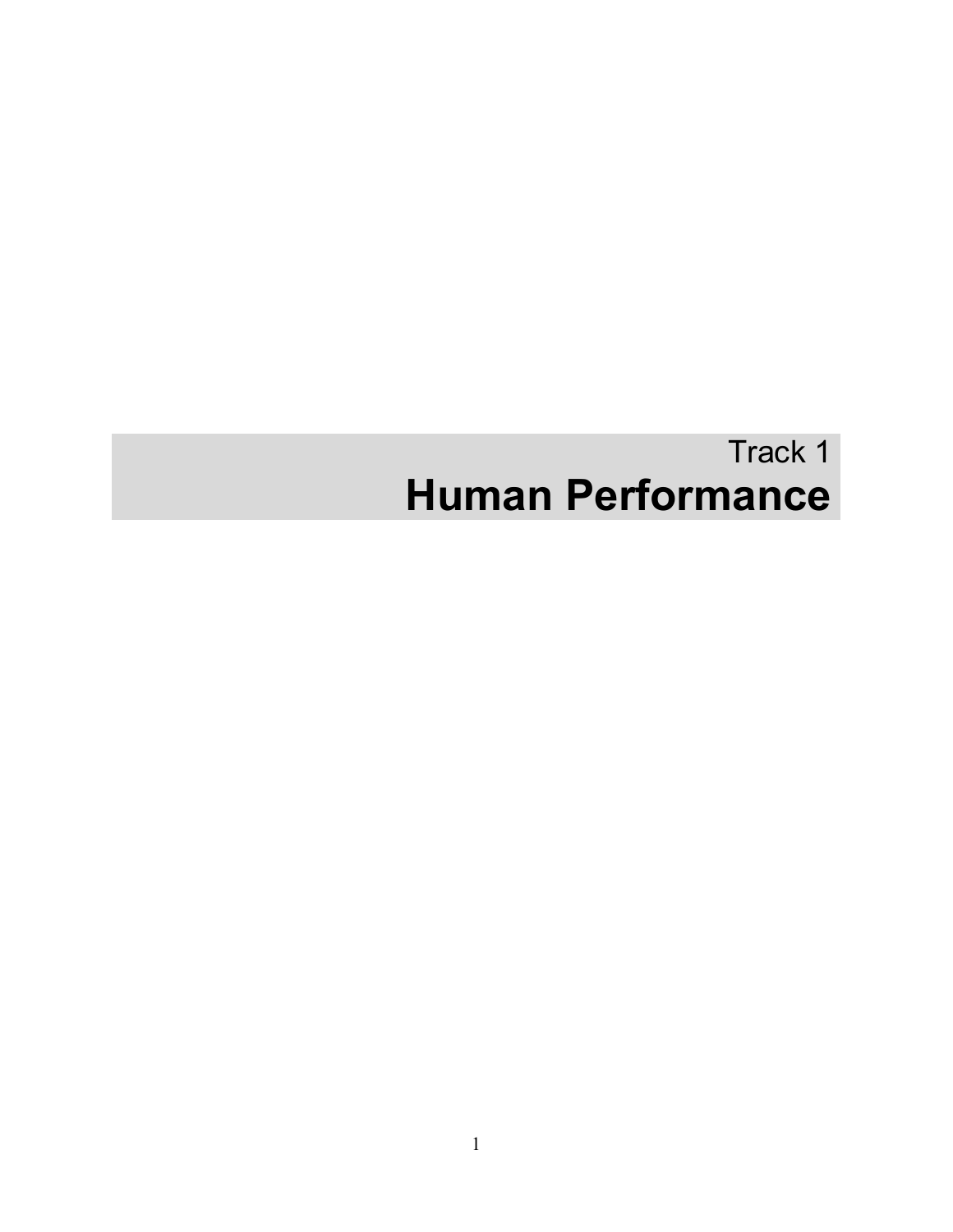#### <span id="page-4-0"></span>The Impact of Mental Model Switching on Air Traffic Controller's Workload in Multi Remote Tower Operations

Lu Zhenna, Sameer Alam, & Nimrod Lilith Saab-NTU Joint Lab, School of Mechanical and Aerospace Engineering Nanyang Technological University, Singapore {zhenna.lu | sameeralam | nimrod.lilith}@ntu.edu.sg

Billy Josefsson LFV Norrköping, Sweden billy.josefsson@lfv.se

*Abstract*— Multi Remote Tower (MRT) infrastructure is increasingly being deployed to provide Air Traffic Control (ATC) services for low traffic and regional airports. Although the safety of Multi Remote Tower Operations (MRTO) has been successfully validated, some open questions remain, such as what factors might affect perceived workload and situational awareness of Air Traffic Control Officers (ATCOs) when monitoring more than one airport. Particularly, it has been raised that mental switching between airports is one of the challenges. The present study investigates if the frequency of mental model switching between airports under control could increase perceived workload in a high-fidelity MRTO human-in-the-loop simulation environment. In this study ATCOs are required to land 12 aircraft arriving at either of two airports, while wearing an eye tracker headset. This is the first study independently manipulating the frequency of mental model switching in a realistic MRTO working environment, without varying task load. Mental model, broadly speaking, is a mental representation of all stimuli, beyond just the visual domain, that affects decision making. Specifically, in the present study, mental model switching is operationalized as visual attention shifts across airports, which are recorded by the eye tracker. To improve the validity of perceived workload, eye metrics (blinks, fixation and gaze distance) associated with workload levels are tested alongside subjective self-ratings. The results do not show any significant differences in perceived workload and attention shifts, between different levels of mental model switching in a MRTO environment.

#### <span id="page-4-1"></span>Rostering practices and ATCO productivity in Area Control Centres

How much spare capacity is there and how to make best use of it?

Goran Pavlović EUROCONTROL Brussels, Belgium goran.pavlovic@eurocontrol. int

Radosav Jovanović University of Belgrade, Faculty of Transport and Traffic Engineering Belgrade, Serbia r.jovanovic@sf.bg.ac.rs

Milan Stanojević University of Belgrade, Faculty of Organizational Sciences Belgrade, Serbia milan.stanojevic@fon.bg.ac.rs

Abstract— The process of staff planning and rostering in ANSPs has a considerable effect on ATCO productivity and, consequently, on capacity and cost-efficiency delivered to airspace users. The aim of this paper is twofold. Firstly, to establish a relationship between ACC taskload (represented by daily capacity profiles), rostering flexibility in place and the number of ATCOs needed. And secondly - to explore how varying rostering practices applied in ACCs affect spare capacity in the system. To that end, an initial mathematical model for optimizing ATCO staffing requirements has been proposed and tested on a case study involving three ACCs, reflecting different hourly variability in demand. The results suggest that - for different combinations of shift patterns and capacity profiles - substantial variation exists in both the minimum number of ATCOs (needed) and the associated spare ACC capacity. It has also been shown that a certain amount of spare capacity is inevitably present in the system due to inability to perfectly match ATCO hours with demand. Different options and enablers for exploiting such capacity are also discussed in the paper.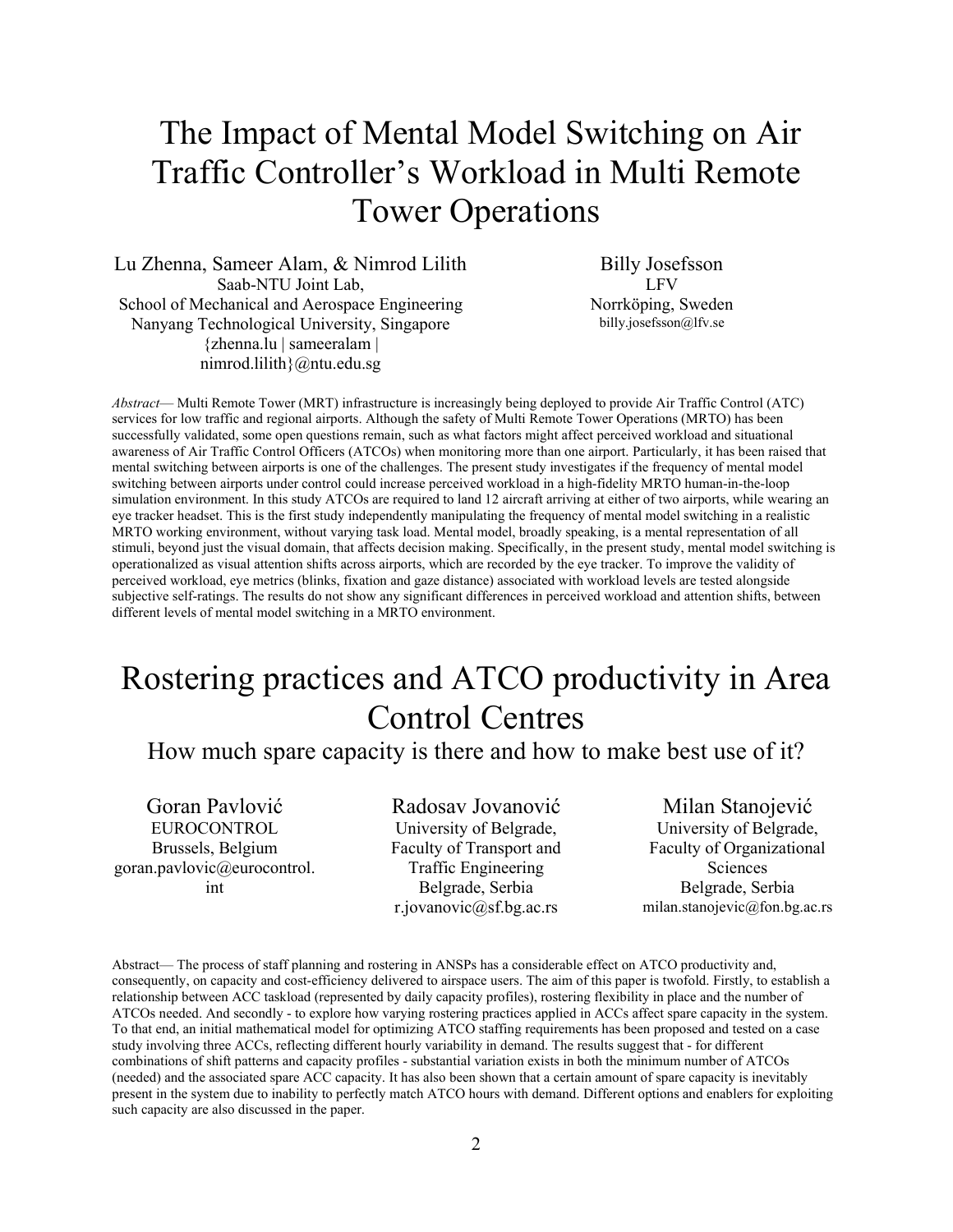### <span id="page-5-0"></span>The Influence of Rostering Factors on Fatigue in an Irregular Shift System in Air Traffic **Control**

Maximilian Peukert and Lothar Meyer Air Navigation Services of Sweden (LFV) Research & Innovation Norrkoping, Sweden firstname.lastname@lfv.se

*Abstract*— The aim of this field study was to investigate the effects of rostering factors on subjective and objective fatigue in an irregular and preference-based shift system in Air Traffic Control. Subjective and objective fatigue as well as sleep duration were measured over a three-week period in  $N = 21$  operational active individuals. The Stanford Sleepiness Scale and a three-minute Psychomotor Vigilance Task were administered three times during each shift in the study period. Differences in objective and subjective fatigue were found within and between shifts. Fatigue increased over time for three of four shift types. Fatigue was highest on night shifts and lowest on late shifts. A shorter time interval between shifts and a counterclockwise rotation pattern increased initial fatigue on the subsequent shift. Overall, a discrepancy was found between objective and subjective fatigue, indicating lower accuracy in self-evaluation of fatigue.

#### <span id="page-5-1"></span>Investigating Ocular and Head-Yaw Measures as Indicators for Workload and Fatigue under Varying Taskload Conditions

Lothar Meyer, Maximilian Peukert Air Navigation Services of Sweden (LFV) Research & Innovation Norrköping, Sweden firstname.lastname@lfv.se

Tatiana Polishchuk, Christiane Schmidt Communications and Transport Systems, Linköping University Norrköping, Sweden firstname.lastname@liu.se

*Abstract*— Both workload and fatigue are decisive for human performance in current air traffic control (ATC), and, thus, should closely be monitored to ensure safety. Well-validated self-assessment and secondary-task performance measures are available but are impractical for operational monitoring because of intrusiveness and low efficiency. To overcome this gap, we investigate ocular measures and head-yaw based on eye tracking as potential non-intrusive indicators of workload and fatigue in ATC. For validation, we conduct human-in-the-loop simulations with licensed tower controllers in both single and multi remote tower working conditions. Qualitative and quantitative comparisons with conventional reference measures of workload and fatigue reveal that, among others, the eye (blink) opening speed and head yaw speed is a potential indicator of workload. Moreover, we confirm blink closing & opening amplitude as well as blink closing speed with reservations. Blink duration and blink opening amplitude may qualify as a fatigue indicator.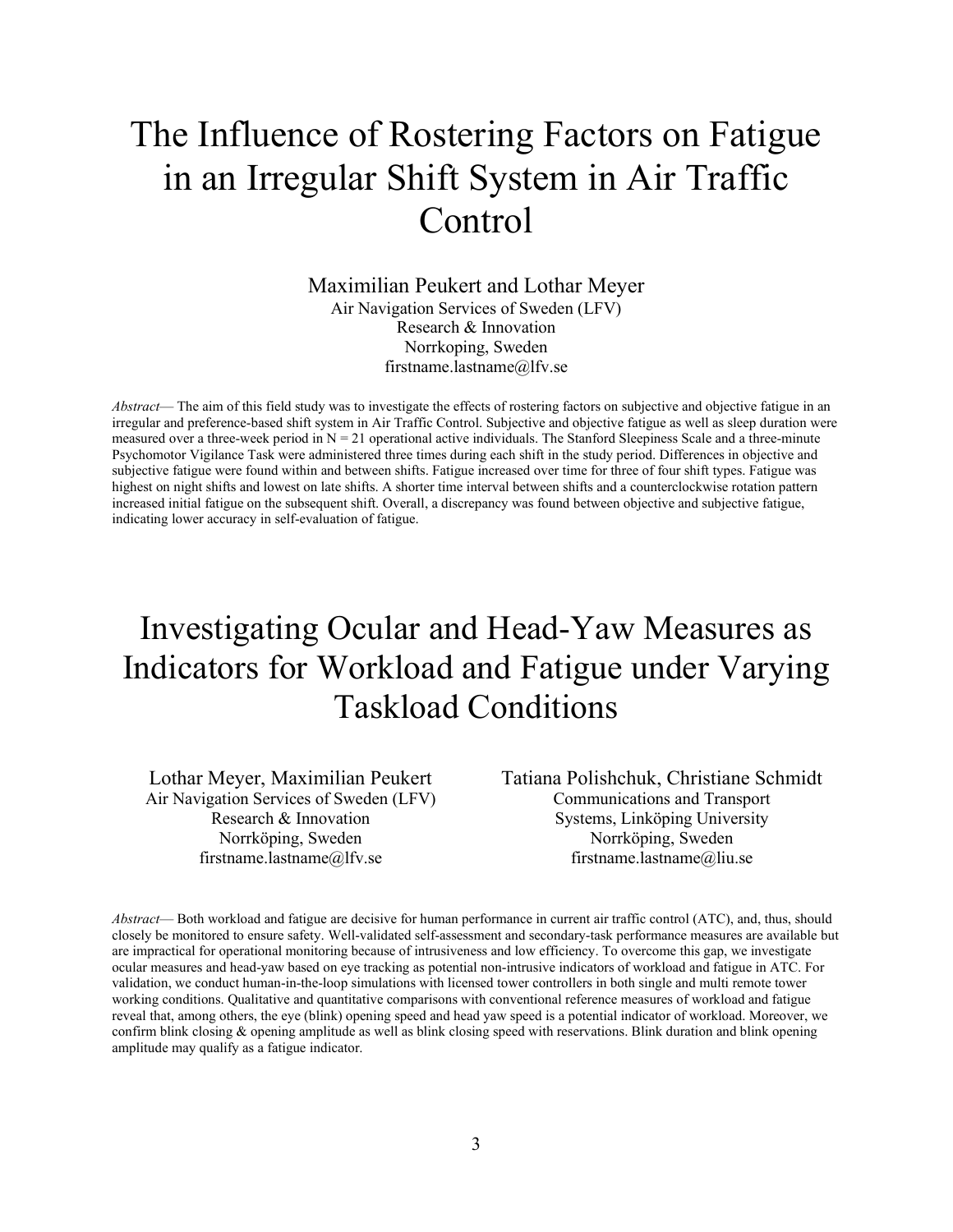#### <span id="page-6-0"></span>Study of Different Task Loading and Cognitive Workload Changes Using Functional Near Infrared Spectroscopy

Justin T. Serwinski, Jaime Kerr, Pratusha Reddy, Kurtulus Izzetoglu School of Biomedical Engineering, Science & Health Systems Drexel University Philadelphia, Pennsylvania, United States of America {jts356, jkk57, ylr26, ki25}@drexel.edu

Patricia A. Shewokis College of Nursing and Health Professions & School of Biomedical Engineering, Science & Health Systems Drexel University Philadelphia, Pennsylvania, United States of America pas38@drexel.edu

*Abstract*— Neuroimaging enables the examination of brain activation during rest and cognitively demanding tasks. Functional near infrared spectroscopy (fNIRS) is a portable neuroimaging technique that measures cerebral hemodynamic response in laboratory and field settings. However, research utilizing fNIRS to quantify changes in human performance has been limited in its ecological validity since realistic scenarios are often difficult to reproduce in lab settings. This study explored cognitive workload, as measured by hemodynamic response and behavioral performance measurements, of novice unmanned aircraft systems (UAS) sensor operators in a realistic setting. Operators engaged in a simulated search-and-surveillance task that varied in difficulty (task load) as determined by visibility. While previous studies observed workload effects during nonsequential task loading, this study compares cognitive workload changes of sequential task loading. Descriptive statistics are presented to summarize performance data, while results of a Friedman two-way ANOVA by Ranks non-parametric test are addressed to explore task load effects on cognitive workload. The fNIRS biomarker between task loads revealed a significant difference ( c 2 2  $= 7.000$ ,  $p = 0.030$ ,  $W = 0.583$ ), with differences between the easy and medium conditions ( $p = 0.028$ ) and the medium and hard conditions ( $p = 0.046$ ). The use of fNIRS to quantify cognitive workload through neurophysiological and behavioral measures during sequential task loading may help determine a relationship between neural activity and the propensity of an operator to either adjust or disengage with increasingly difficult tasks, forming the basis for personalized training protocols of a specific task load sequence.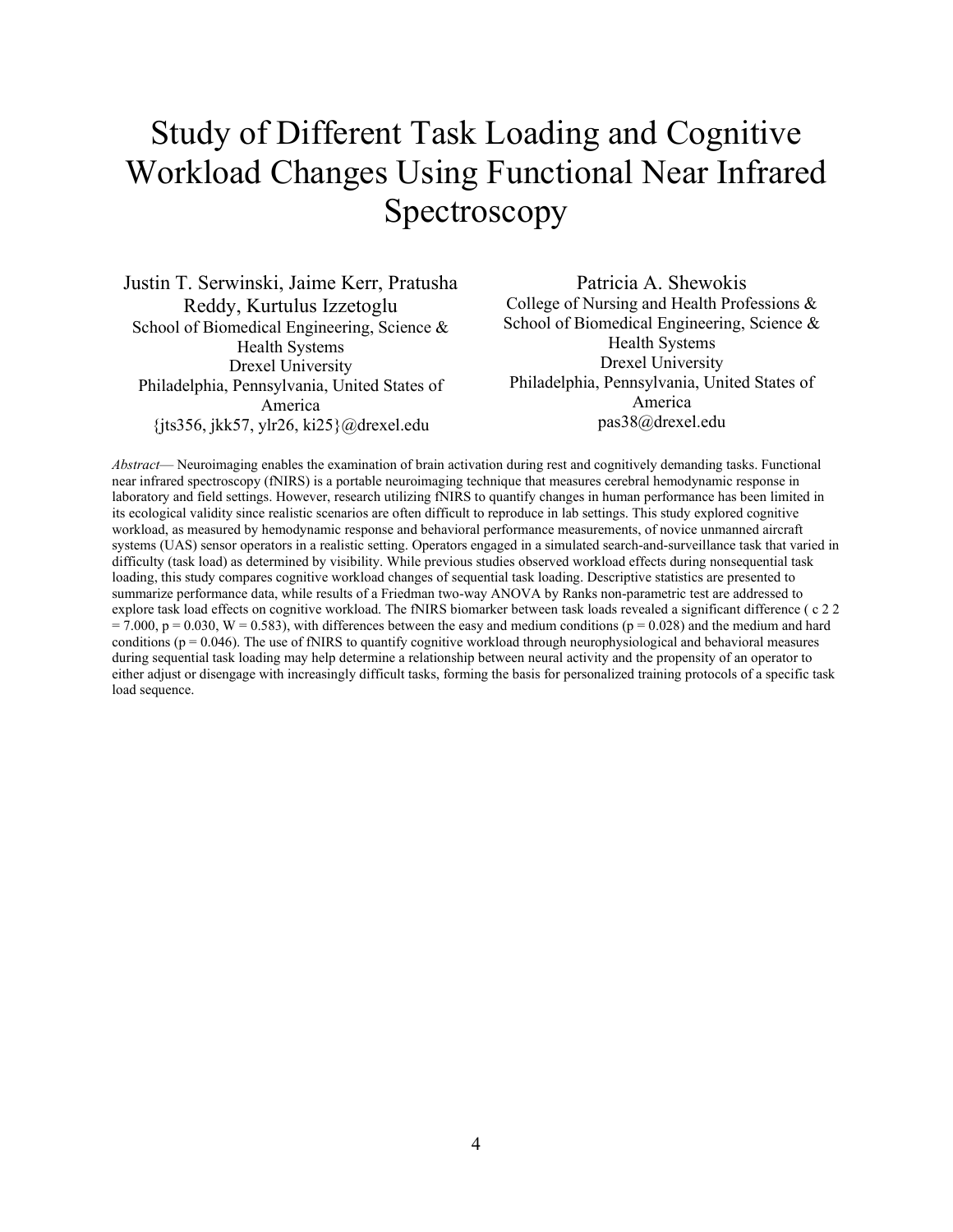# Track 2 **System Performance**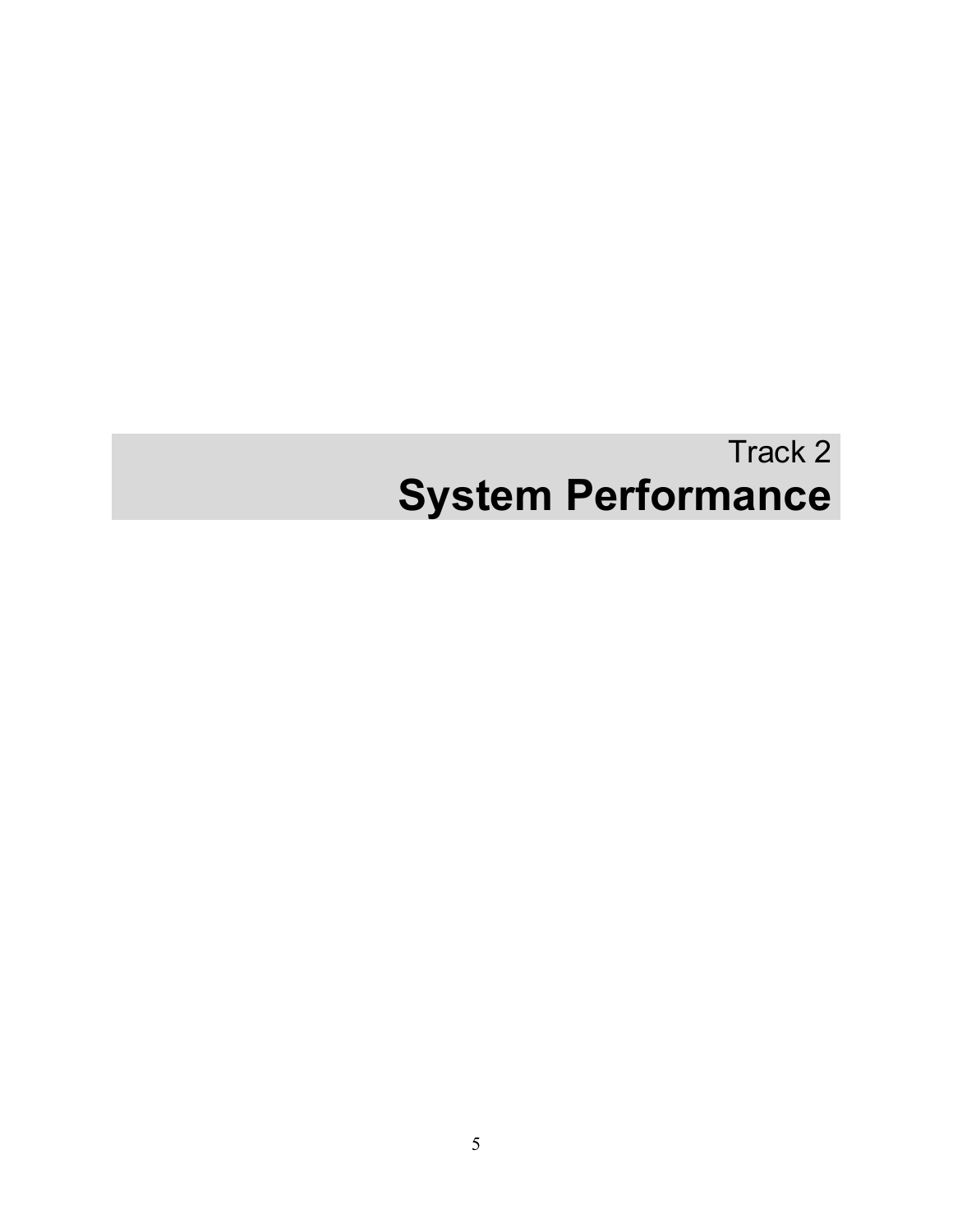#### <span id="page-8-0"></span>Probabilistic Analysis of Air Traffic in Adverse Weather Scenarios

Eduardo Andrés, Javier García-Heras, Daniel González, Manuel Soler Department of Aerospace Engineering Universidad Carlos III de Madrid 28911, Leganés, Spain eandres@ing.uc3m.es, masolera@ing.uc3m.es

Tomislav Radišić, Petar Andraši Department of Aeronautics Faculty of Transport and Traffic Sciences Zagreb, Croatia tradisic@fpz.unizg.hr, pandrasi@fpz.unizg.hr

Alfonso Valenzuela, Antonio Franco, Juan Nunez-Portillo, Damián Rivas Department of Aerospace Engineering Universidad de Sevilla, 41092 Seville, Spain avalenzuela@us.es

*Abstract*— The presence of convective cells makes sector demand irregular and not easy to predict, increasing traffic complexity and reducing sector's capacity. In this paper we present a novel, integrated trajectory predictor, which considers multiple sources of meteorological uncertainty at different temporal and geographical scales together with take-off uncertainty. The trajectory predictor is used to calculate the demand, presenting a multi sector traffic assessment of demand (and complexity under convective weather. The combination of probabilistic demand) the assessment of complexity due to weather constitutes the groundwork for the creation of a tool that will enable FMPs a better understanding of complexity in adverse weather conditions.

## <span id="page-8-1"></span>Designing Recurrent and Graph Neural Networks to Predict Airport and Air Traffic Network Delays

Junzi Sun, Tristan Dijkstra, Constantinos Aristodemou, Vlad Buzetelu, Theo Falat, Tim Hogenelst, Niels Prins, Benjamin Slijper Faculty of Aerospace Engineering, Delft University of Technology, Delft, the Netherlands j.sun-1@tudelft.nl

*Abstract*— In this paper, we propose open machine learning models that can provide airport delay predictions in a network with an error of around or less than five minutes. Due to the complexity of different components of air traffic networks, traditional flight performance model-based predictions fall short when dealing with numerous flights and often are not able to deal with delays that propagate among airports in a network. In this study, we employ three different machine learning models to predict delays at three different scopes: individual flights, airports, and the network of airports. Consequently, we tested three approaches with different levels of complexity, including statistical regression models, recurrent neural networks, and spatial-temporal graph attention neural networks. We conduct experiments for all three types of models using the Eurocontrol research data archive. After training and testing with two years of data covering the top 50 European airports, our models produce prediction errors of around or less than 5 minutes with look-ahead time up to 3 hours. These metrics have shown a significant advancement compared to existing prediction models. We also openly share this model to support open science in aviation.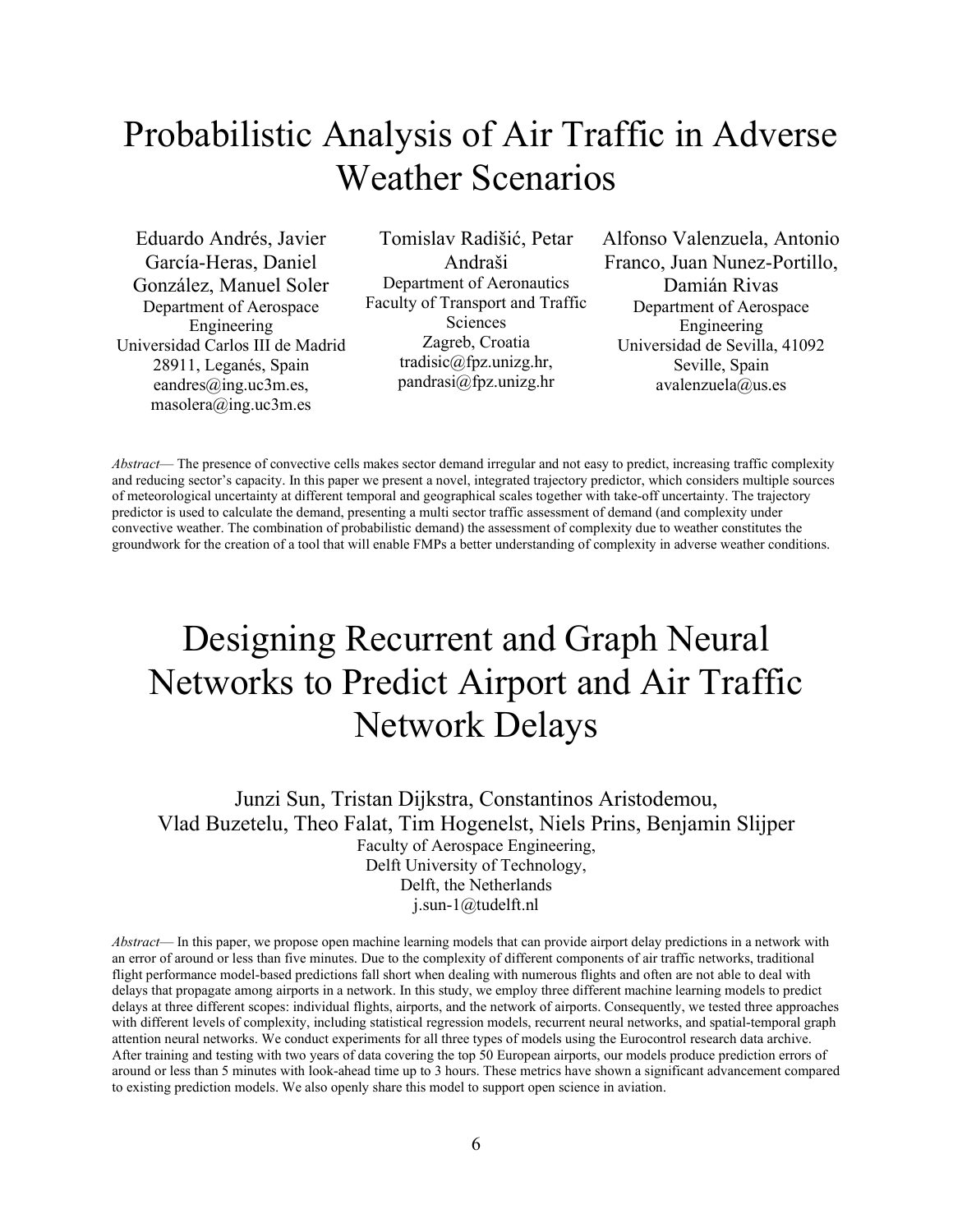#### <span id="page-9-0"></span>Integrated Airside Landside Framework to Assess Passenger Missed Connections with Airport Departure Metering

Hasnain Ali∗, Duc-Thinh Pham†, Sameer Alam‡ Air Traffic Management Research Institute, School of Mechanical and Aerospace Engineering Nanyang Technological University, Singapore {∗hasnain001 | †dtpham | ‡sameeralam }@ntu.edu.sg

Michael Schultz Institute of Logistics and Aviation TU Dresden, Germany michael.schultz@unibw.de

*Abstract*— Airport departure metering can contain airside congestion, but it may adversely impact scheduled gate assignments leading to passenger missed connections. Using an integrated landside airside framework, this study aims at evaluating the impact of departure metering on connecting flights and passenger connections. The proposed framework comprises of landside and airside simulators where the landside simulator simulates transfer passenger movements conditioned upon minimum connection time and the airside simulator simulates runway and taxiway movements based on planned operations and available data source. Departing aircraft movements are then metered to reduce taxi and take-off delays under uncertainties. Delayed arrivals and/or departures may lead to conflicts at gate rendering planned gate assignments infeasible or impractical. Using Singapore Changi airport A-SMGCS data, as a case study, it is found that DM may transfer as much as 12 minutes of waiting time from taxiways to gates. This leads to increased gate conflicts which additionally delays the gate-in time of an arriving aircraft by 2-7 minutes on average. Gate reassignments were found to significantly reduce both the number of gate conflicts and arrival queuing time at gates leading to less passenger delays. A minimum connection time of 70 minutes is found sufficient to reduce the probability of missed connections for transfer passengers.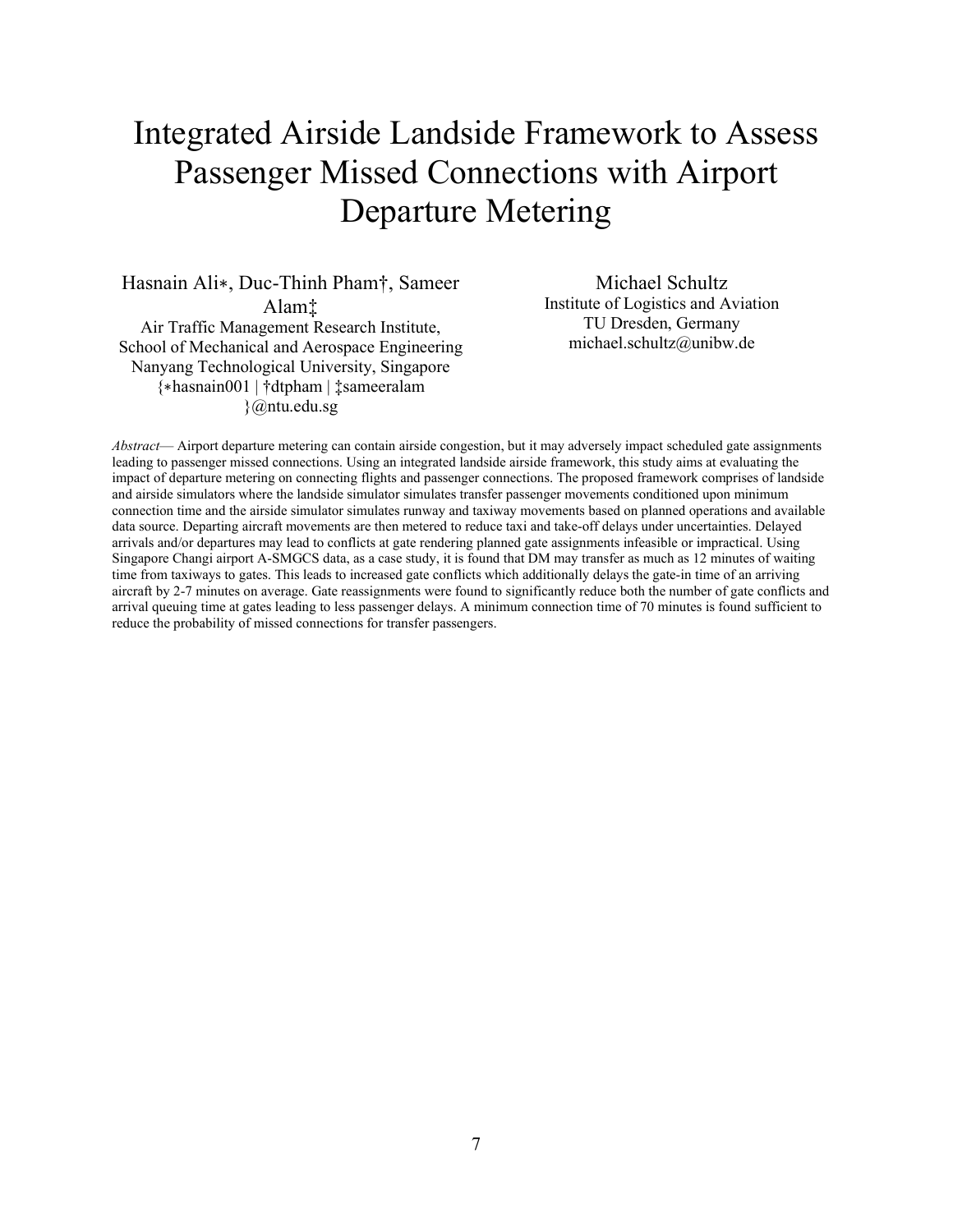## Track 3 **Fuel / Emissions / Environment**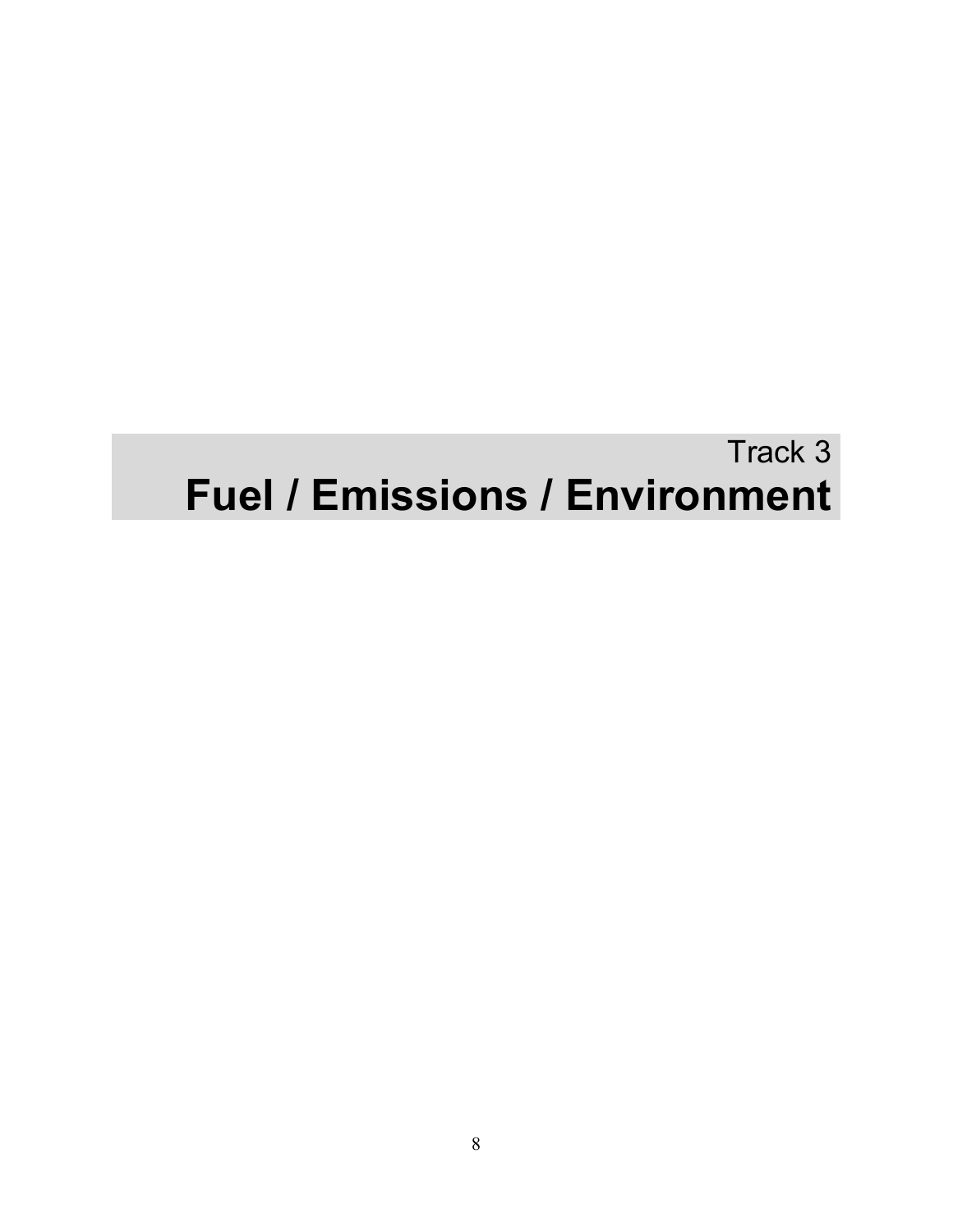## <span id="page-11-0"></span>Climate Optimal Trajectory Planning at Network-Scale: Complexity Assessment Based on Probabilistic Conflicts

Fateme Baneshi, Manuel Soler, Abolfazl Simorgh, Daniel González-Arribas, Eduardo Andrés

Department of Aerospace Engineering, Universidad Carlos III de Madrid, Spain masolera@ing.uc3m.es

Abstract— Aviation induced climate impact comprises both carbon dioxide (CO2) and non-CO2 effects. Due to the direct dependency on meteorological conditions, the latter can be mitigated using operational strategies, such as aircraft trajectory optimization. However, optimizing individual flights independently is not practical for real traffic scenarios due to the associated interactions and impact at the network-scale. Therefore, the mitigation of the climate impact at the Air Traffic Management (ATM) system requires taking into account networks effects, including demand and capacity balancing, complexity, congestion, and resiliency. In this paper, we aim to explore how the independently climate-optimized trajectories affect the complexity of the traffic patterns and, in particular, the number of conflicts. To this end, we consider a realistic network-scale scenario with around 1000 flights in a free-routing airspace. The lateral routes are optimized for different weightings of operational cost and climate impact, from purely cost-optimal to climate-optimal routing. The optimized trajectories are determined in a probabilistic fashion in order to deal with the uncertainties in meteorological variables that influence both the aircraft dynamics and the climate effects. For the considered scenario, it is shown that the climate optimal routing options increase both operational cost (in terms of fuel consumption and flight time) and the number of conflicts. We find that the increase in the number of conflicts is much higher, in relative terms, than the increase in operating cost.

## <span id="page-11-1"></span>Estimating Fuel Consumption based on Trajectory Data using Machine Learning Method

#### Zhuoming Du, Junfeng Zhang\*, Honglian Miao, Rong Hu

College of Civil Aviation, Nanjing University of Aeronautics and Astronautics Nanjing 210016, China \*zhangjunfeng@nuaa.edu.cn

Abstract— With the increasing concern of global warming, all sectors of society pay more and more attention to carbon emission reduction. To quantify carbon emission, we should first evaluate fuel consumption, the main factor in the carbon production of civil aviation. However, fuel-related information cannot be directly obtained since it concerns the airline's commercial confidentiality. Therefore, this paper proposes a data-driven method to estimate aircraft fuel consumption in the descent phase using ADS B or radar surveillance information. To validate the proposed method, 160 QAR data of B738 and A320 are collected, using trajectory-related and fuel data to train the model. However, only trajectory-related data is used to test the model. In contrast, the recorded fuel data is used to check the accuracy. At the same time, this paper also uses BADA to build the performance model and set evaluation metrics to compare with the proposed method. Results show that the accuracy of the proposed method is higher than that of the performance model, and the mean absolute error is lower than that of the performance model by more than 30% (19 kg). Furthermore, it is proved that the proposed method has specific stability for different operational environments and keeps a high accuracy when true airspeed is unavailable.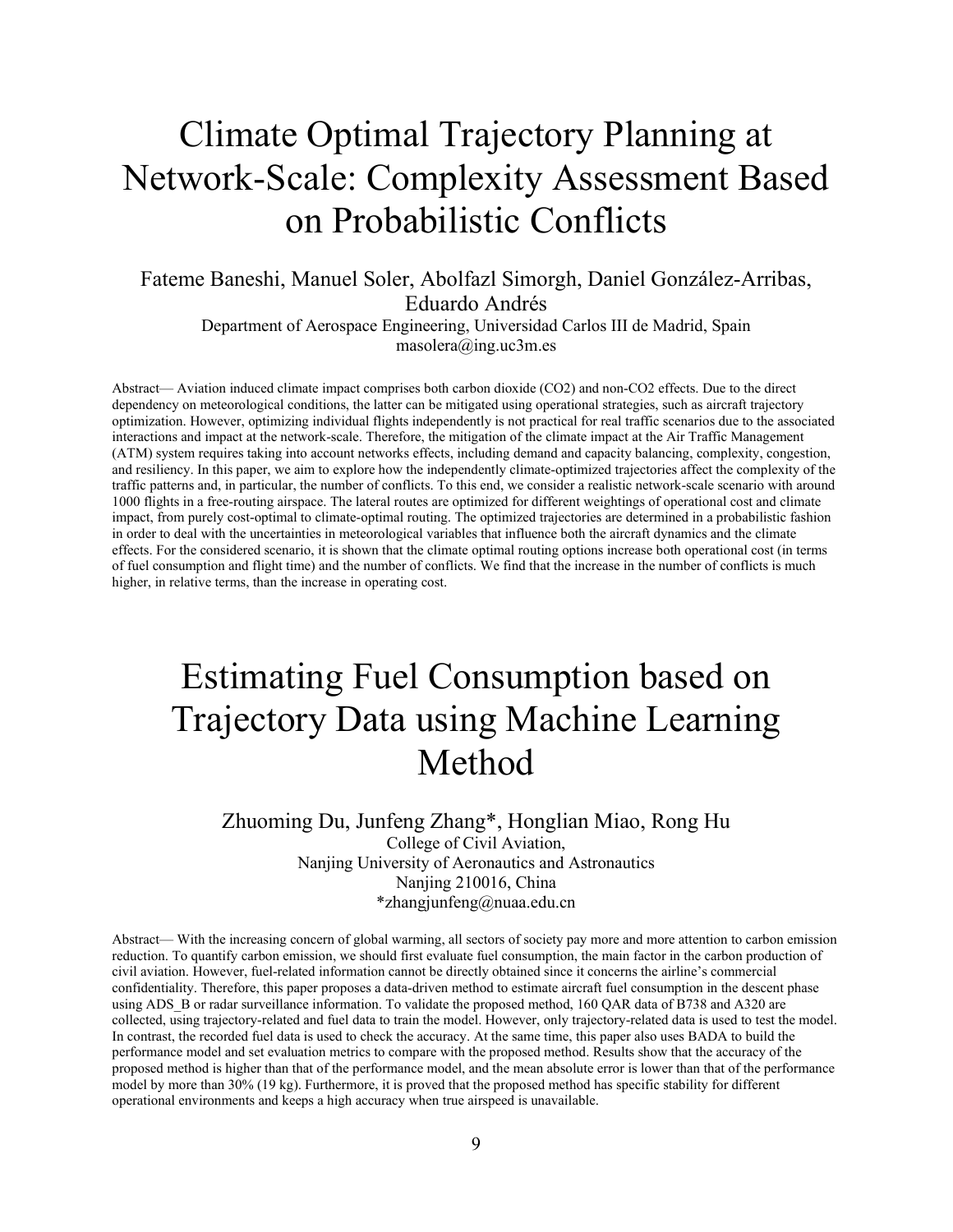## <span id="page-12-0"></span>Environmental Impact Optimisation of Flight Plans in a Fixed and Free Route network

Florent Vergnes∗†, Judicaël Bedouet∗, Xavier Olive∗, Junzi Sun‡

∗ONERA – DTIS Université de Toulouse Toulouse, France

†École Nationale de l'Aviation Civile Université de Toulouse Toulouse, France

‡Faculty of Aerospace Engineering, Delft University of Technology, Delft, the Netherlands

florent.vergnes@onera.fr, judicael.bedouet@onera.fr, xavier.olive@onera.fr, j.sun-1@tudelft.nl

Abstract— Efforts to minimize the environmental impact of aviation can be implemented at several levels including electric green taxiing systems, novel propulsion systems, jet fuels, improvements in aircraft efficiency and optimization of climb profiles. In this paper, we address the optimization of flight plans in a route network considering operational parameters and weather forecast. We implement an A\* based approach to explore all possible sequences of nodes, altitudes with given wind, temperature and pressure forecasts in order to minimize total flown distance, total burnt fuel, CO2 and non-CO2 emissions, the latter being responsible for two-thirds of aviation radiative forcing. We evaluated our approach on both a network of standard routes and through free route areas, and observed that our optimized flight plans are consistent with those that have actually been filed to be flown in similar weather conditions during December 2021.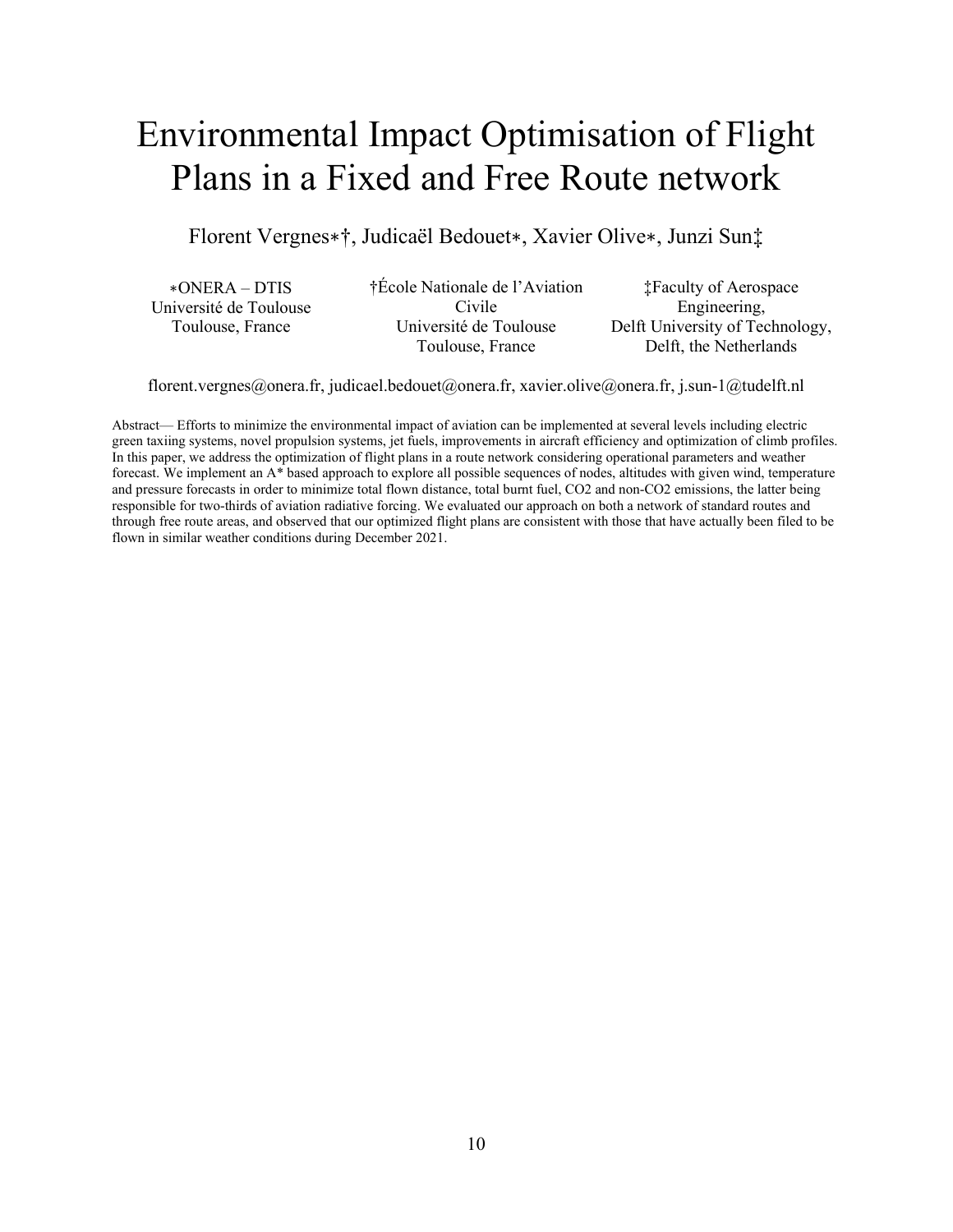# Track 4 **Trajectory Modeling / Optimization**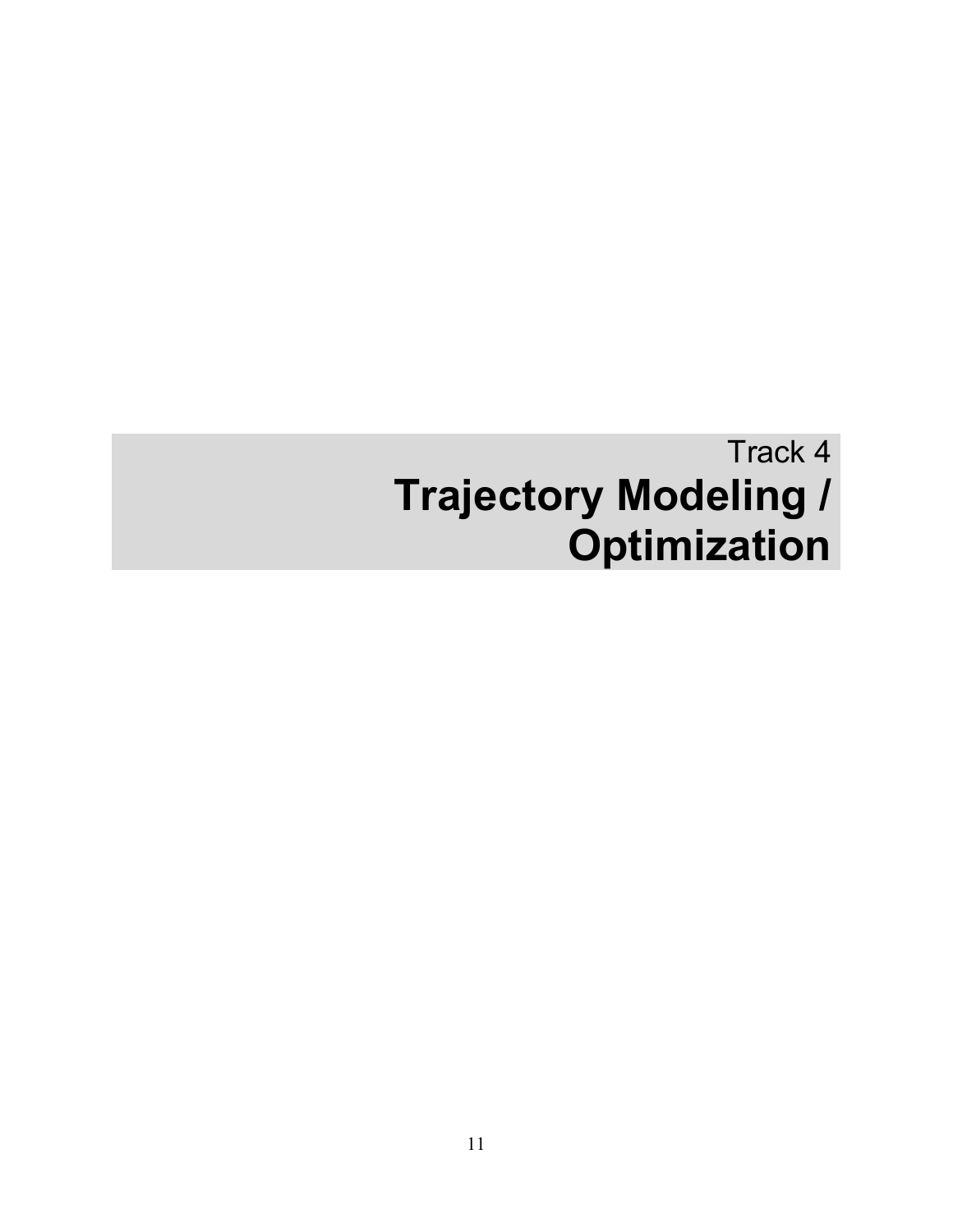#### <span id="page-14-0"></span>Optimization of Departure Routes Beyond Aircraft Noise Abatement

Thomas Zeh, Martin Lindner, Judith Rosenow, and Hartmut Fricke Chair of Air Transport Technology and Logistics Technische Universität Dresden Dresden, Germany thomas.zeh@tu-dresden.de

Abstract— Noise is a significant metric for departing aircraft at lower altitudes in the populated vicinity of an airport. In this paper, we propose a method to combine noise abatement with economic and further environmental objectives leading to an individual multi-objective trajectory optimization in the Terminal Maneuvering Area. For this, an innovative 3D grid is applied in an A\* algorithm with a multi-objective cost function to balance noise, wind, fuel, and time costs based on aircraft-type specific performance. The nuisance of noise is evaluated in detail considering population density with assumed noise cost rates, which leads to edge costs including noise during pathfinding. With the sound level LSEL based on the recommended ECAC Doc. 29, the sensitivity of the noise cost rate on the resulting departure path is analyzed in this paper. The developed methodology covers aircraft-specific environmental and socioeconomic trajectory optimization objectives. The results show that even a comparatively low noise cost rate reduces the nuisance for more than 60% of the residents compared to the free optimization. At the same time, the additional fuel burn averages at only 49 kg per flight, and the horizontal flight efficiency reduces slightly from 1.25 to 1.35. The proposed method can be adapted to other airports.

#### <span id="page-14-1"></span>Trajectory Specification to Support High-Throughput Continuous Descent Approaches

Titilayo Fasoro and Hamsa Balakrishnan Department of Aeronautics and Astronautics Massachusetts Institute of Technology Cambridge, MA, USA {tfasoro, hamsa}@mit.edu

Abstract— Continuous descent approaches (CDAs) have demonstrated the ability to reduce aircraft fuel burn and noise, while trajectory-based operations (TBO) have been shown to improve the predictability and throughput of aircraft flows. Prior work has recognized the difficulty of implementing CDAs in high-density terminal-areas due an increase in uncertainty, which can result in a decrease in throughput. This paper investigates whether increased throughput afforded by trajectory-based operations can be combined with continuous descent approach profiles in order to achieve high-throughput CDA operations. Our proposed method first determines a CDA profile, and then locates waypoints with scheduled time of arrival (STA) constraints along this profile, so as to optimize a combination of throughput and fuel burn. For a representative terminal-area descent profile, we find that it is possible to use intermediate waypoints with STAs to increase the throughput by as much as 64%, while incurring an additional penalty of 5 kg per aircraft.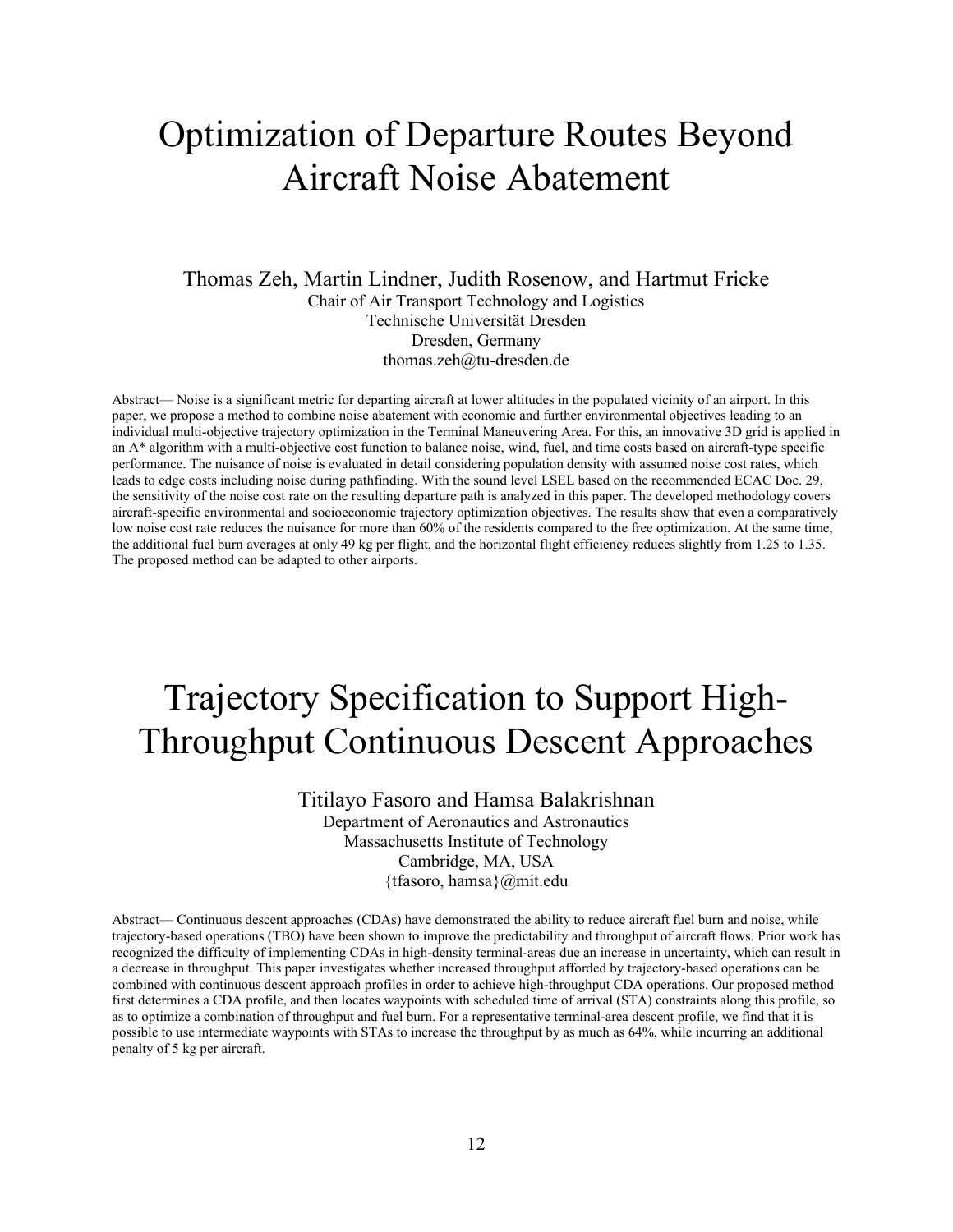## <span id="page-15-0"></span>Impact of Explicit Memory on Dynamic Conflict Resolution

Sarah Degaugue<sup>1,2</sup>, Nicolas Durand<sup>2</sup>, Jean-Baptiste Gotteland<sup>2</sup>

1 DSNA-DTI/Innovation domain 1 avenue du Dr-Maurice-Grynfogel BP 53584, 31035 Toulouse Cedex 1, France

2 ENAC Lab/OPTIM 7 av. Édouard Belin 31055 Toulouse Cedex, France

{sarah.degaugue, nicolas.durand, jean-baptiste.gotteland}@enac.fr

Abstract— Due to uncertainties in weather conditions, trajectory prediction and constant flight evolution, controlling traffic in a sector is a dynamic problem. Furthermore, when the traffic increases, air traffic control can become a complex dynamic optimization problem difficult to handle by human operators. In the context of offering air traffic controllers intelligent decision support tools adapted to the dynamic nature of traffic, we compare two options to address this issue. Previous work has already used an evolutionary algorithm to solve conflicts at given time steps. In this paper, we compare two different approaches using this evolutionary algorithm. The first one periodically calls an automatic solver, and the second one uses a memory method to guide successive resolutions. In order to choose the more adapted, we test them on different scenarios of continuous traffic. The memory approach can handle higher densities by maneuvering fewer aircraft and inducing lower delays. It is also more stable over time as early planned maneuvers are more likely to comply to effective maneuvers.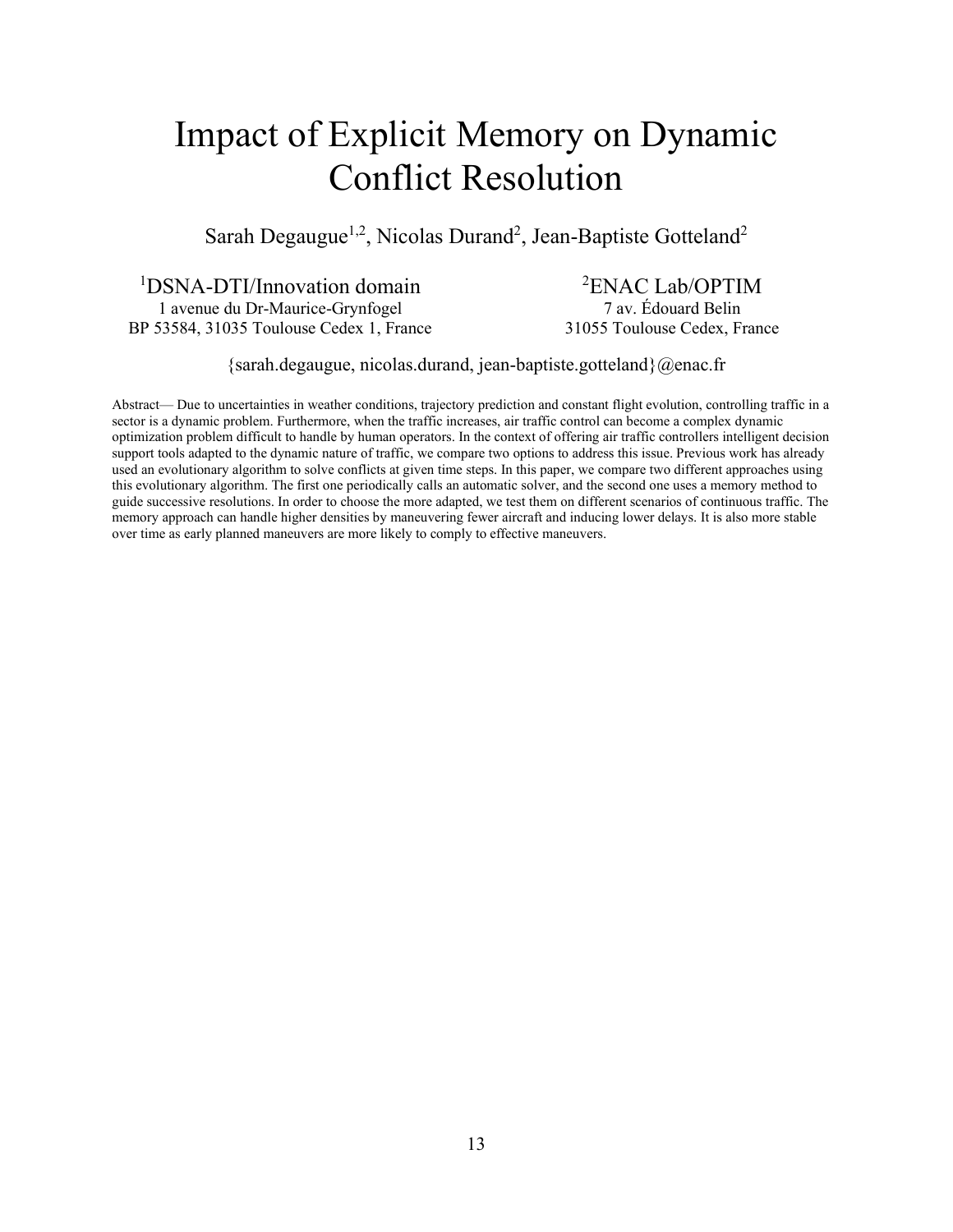# Track 5 **Advanced Modeling**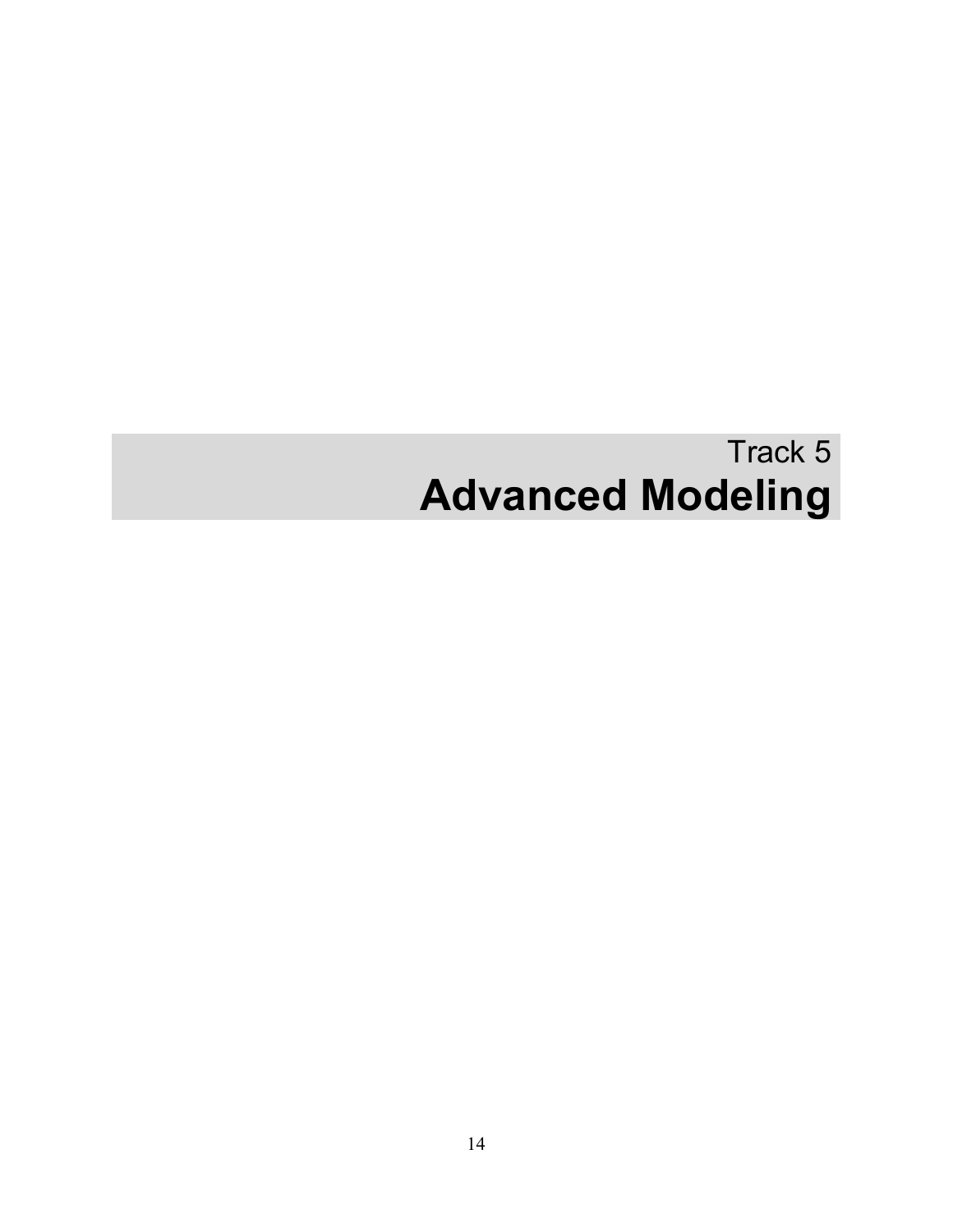### <span id="page-17-0"></span>Scenario-based Strategic Flight Reassignment in Multiple Airport Regions

Ang Li, Mark Hansen Department of Civil and Environmental Engineering University of California, Berkeley Berkeley, CA, USA angli@berkeley.edu, mhansen@ce.berkeley.edu

Abstract— Airport congestion and delay are subject to many sources of uncertainty including daily variations of airport capacity and demand. Taking advantage of interconnections among airports serving the same metropolitan region help alleviate airport congestion by utilizing excess resources in other airports. This study proposes to shift flights between airports in the same Multiple Airport Region (MAR) to improve regional operational performance. We consider such flight shifting at strategic level. If one airport is consistently congested and another has excess capacity, flights can be reassigned to less congested airport to reduce delay. We identify US MARs based on temporal distance between airports, and characterize spatial-temporal patterns of airport capacity variation within MAR. Then the stochastic flight shift model is formulated as a Mixed Integer Linear Programming (MILP) model to optimize the average total delay and reassignment cost of the flight schedule in the MAR among all possible capacity scenarios. Since the stochastic flight shift model is computationally expensive with high flight traffic intensity, we solve the model in decomposed flight batches. The proposed methodology is applied to New York MAR. Results show that by reassigning flight landing airport and time, the flight delay in the New York MAR could be significantly reduced.

#### <span id="page-17-1"></span>A Runway Exit Prediction Model with Visually Explainable Machine Decisions

Chuan Jie Woo∗, Sim Kuan Goh†∗, Sameer Alam∗, Md Meftahul Ferdaus∗, Mohamed Ellejmi‡

∗ Air Traffic Management Research Institute, Nanyang Technological University, Singapore. † School of Electrical and Computer Engineering, Xiamen University, Malaysia. ‡ EUROCONTROL Innovation Hub, Brétigny-sur-Orge, France. sameeralam@ntu.edu.sg

Abstract— A growing number of machine learning (ML) enabled tools and prototypes have been developed to assist air traffic controllers (ATCOs) in their decision-making process. These ML tools can facilitate faster and more consistent decisions for traffic monitoring and management. However, many of these tools utilize models, where machine made decisions are not readily comprehensible to ATCO. Hence, it is pertinent to develop explainable ML model-based tools for ATCO to manage the inherent risks of using ML model-based decisions. This research investigates visually explainable ML models for runway exit prediction for better runway management. Specifically, this research adopts local interpretable model-agnostic explanations (LIME) on XGBoost, where machine-made decisions for runway exit prediction are visualized. XGBoost achieved a classification accuracy of 94.35%, 94.17% and 80.87% on the three types of aircraft studied here, respectively. When the LIME parameters are analyzed, Lime shows the contribution of the features for each aircraft corresponding to a particular runway exit. Furthermore, the visual analysis can inform decision makers about the sources of uncertainty in runway exit prediction. Thus, this work paves the way to explainable ML-based prediction of runway exits, where the visually explainable machine decisions can provide insights to ATCO for effective runway management and planning of arrivals and departures. An interactive interface which visualizes machine decisions for runway exit prediction is also developed as a prototype in this paper.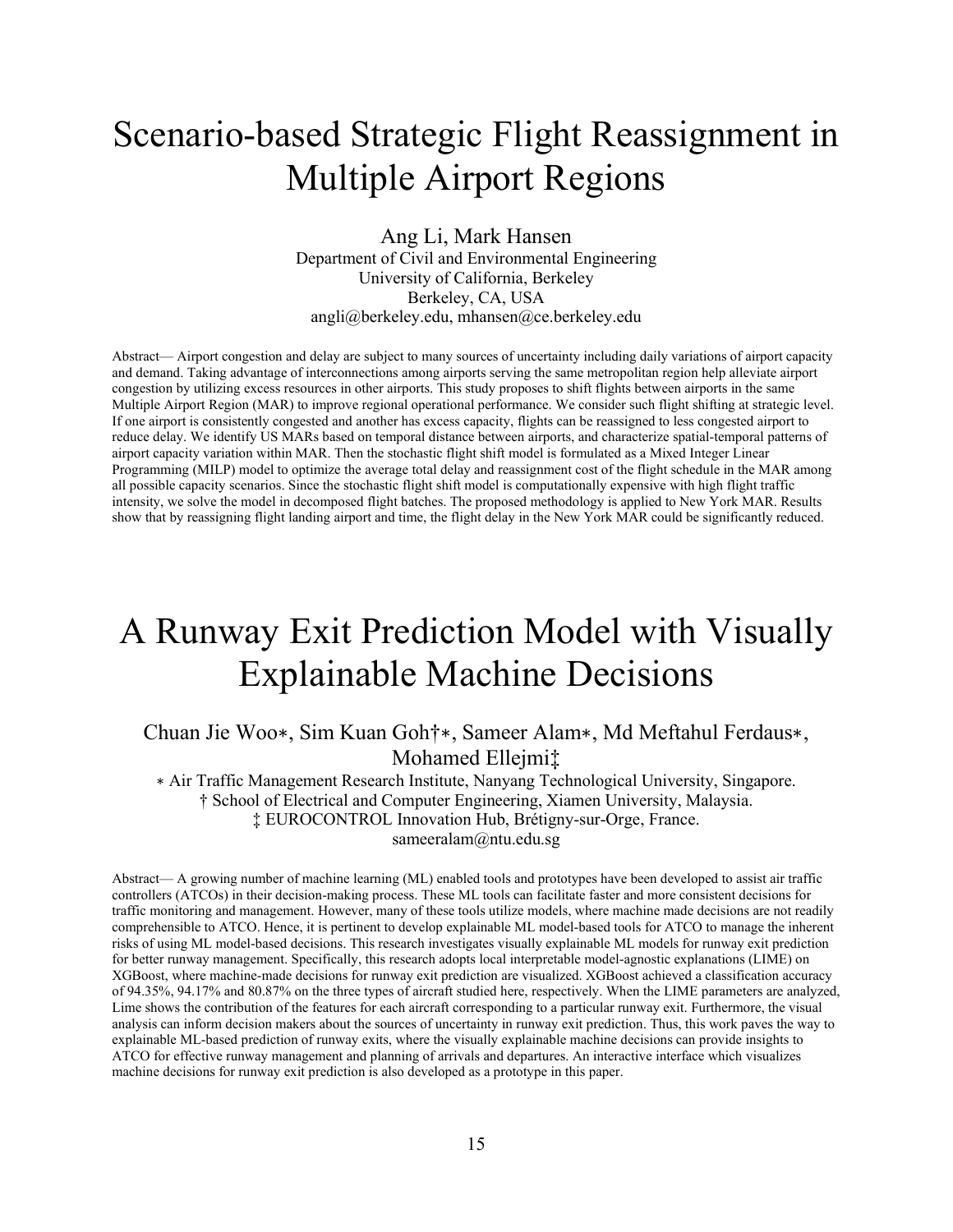#### <span id="page-18-0"></span>Assessment of minimum ground time for air taxis based on turnaround critical path modeling

Robert Brühl, Hartmut Fricke Chair of Air Transport Technology and Logistics Technische Universität Dresden Dresden, Germany robert.bruehl@tu-dresden.de

Abstract— The ground infrastructure for air taxi services has to preserve facilities for electric vertical take-off and landing aircraft, as well as passenger handling. This work examines the handling of eVTOL aircraft during turnaround by identifying the critical path for various charging setups. As a result, we predict the charging time for three possible scenarios based on battery capacity and charging performance. The results of the charging time estimations indicate that it is necessary to install a charging capacity of at least 150 kW at the vertiplaces in order to maintain a reasonable turnaround time for eVTOL aircraft.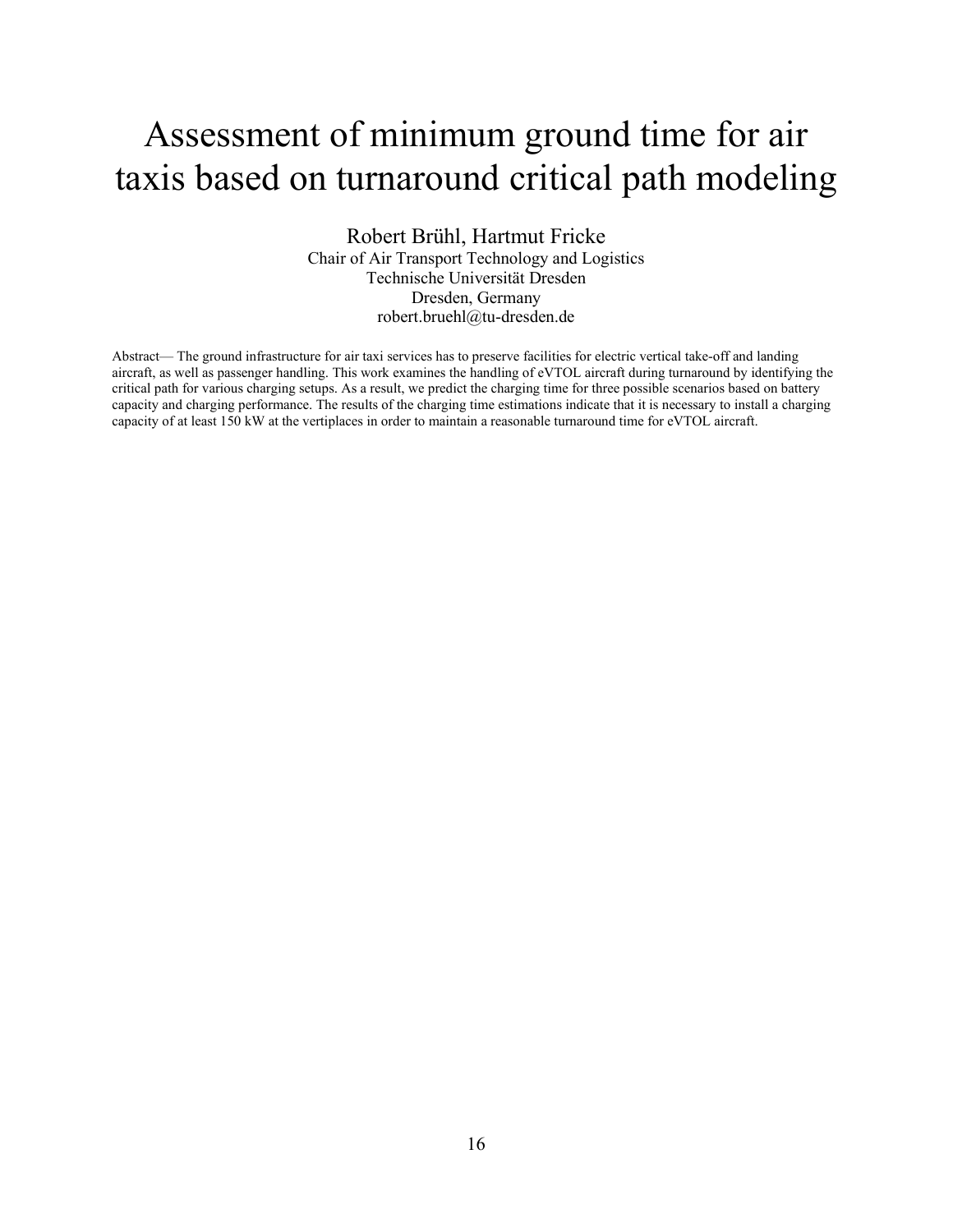# Track 6 **Safety**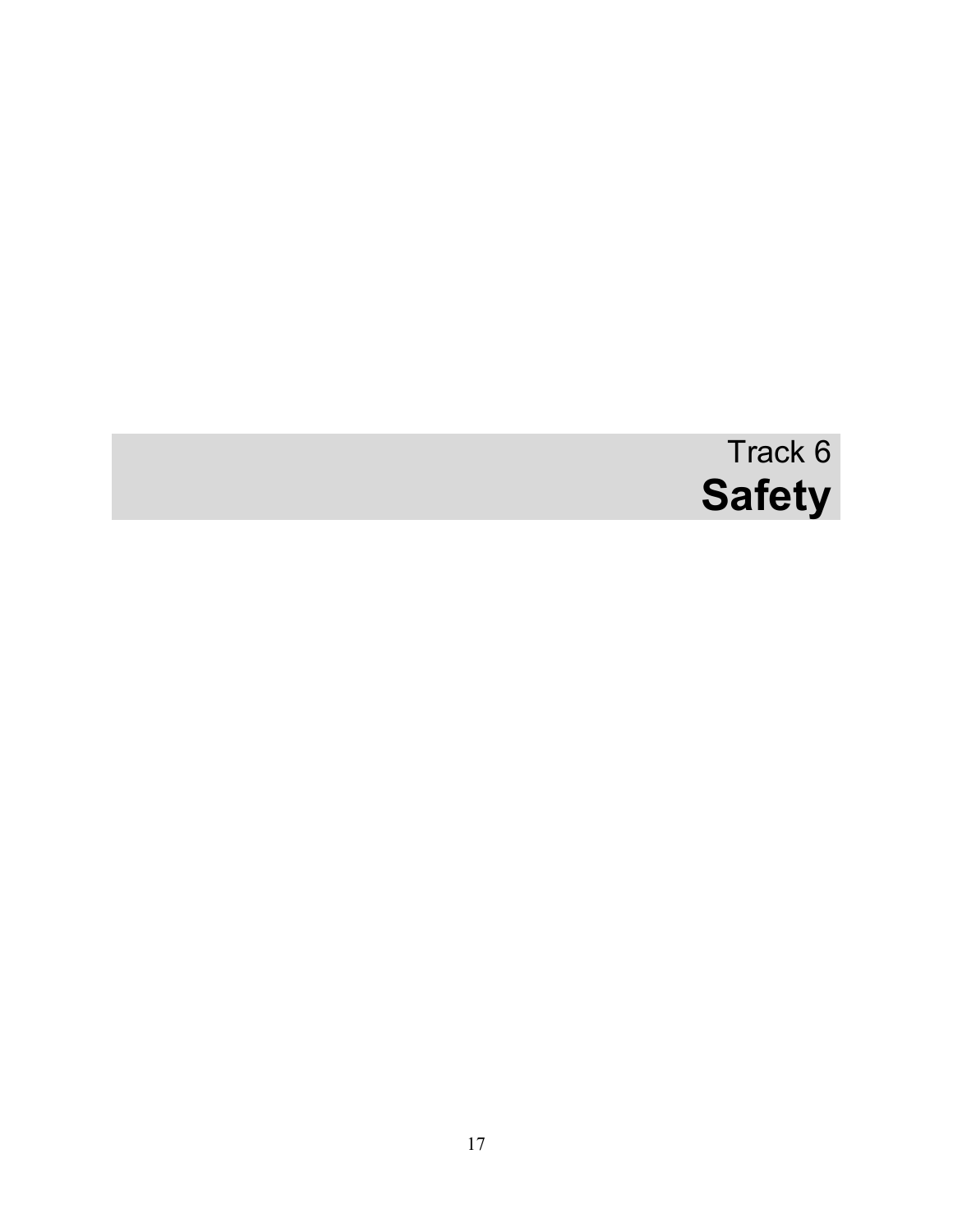#### <span id="page-20-0"></span>Modeling Aircraft Braking Performance and Runway Condition using Machine Learning

Wenxin Zhang, Alexia Payan, David Anvid, HyunKi Lee, Tejas G. Puranik, Michelle Kirby, Dimitri N. Mavris

Aerospace Systems Design Laboratory

Georgia Institute of Technology

Atlanta, GA, USA

stanleyzhang@gatech.edu, hlee389@gatech.edu, tejas.puranik@gatech.edu, alexia.payan@gatech.edu, danvid6@gatech.edu, michelle.kirby@ae.gatech.edu, dimitri.mavris@aerospace.gatech.edu

Abstract— The safety of aircraft at landing is among the most important concerns in the aviation industry due to accidents related to runway/taxiway excursions. The relationship between adverse weather conditions, runway conditions, and braking performance has mostly been explored in the literature from a qualitative perspective. However, previous studies have not investigated the development of classification models for aircraft braking performance or runway surface condition by using other prevailing conditions.

In this paper, we describe the creation of classification models for aircraft braking performance and runway surface condition. First, we collect various sources of data such as runway and airport characteristics, prevailing weather conditions, runway condition codes, and pilot reported braking action, and use data fusion to get a coherent set of information. Then, we use the fused dataset to build multiclass classification models from supervised machine learning techniques such as random forest and extreme gradient boost. The results show that it is possible to build data-driven models to infer aircraft braking performance and runway surface condition by using the relevant data such as runway characteristics and prevailing weather conditions. Finally, we identify future avenues for data analysis and research regarding the development of more refined models.

### <span id="page-20-1"></span>Conflict Resolution with Time Constraints in the Terminal Maneuvering Area using a Distributed Q-Learning Algorithm

Antoine HENRY ENAC 7 avenue Edouard Belin 31400 Toulouse, France antoine.henry@alumni.enac.fr

Daniel Delahaye ENAC 7 avenue Edouard Belin 31400 Toulouse, France delahaye@recherche.enac.fr

Alfonso Valenzuela ETSI, Universidad de Sevilla Camino de los Descubrimientos s/n 41092 Sevilla, Spain

avalenzuela@us.es

Abstract— With the growing number of flights, more and more conflicts have to be solved in Terminal Maneuvering Areas (TMAs). In order to keep a fluid flow of aircraft arriving on an airport, air traffic controllers use software to help them to solve conflicts and sequence aircraft on runways. This paper faces the sequencing and merging problem using a reinforcement learning algorithm (Q-Learning) in order to measure its performance. This algorithm has been run on a scenario representing a regular day at Paris Charles de Gaulle airport (CDG), and gives satisfying results. Then, it has been benchmarked on heavily loaded scenarios, with more aircraft than the previous ones in order to see the limits of reinforcement learning efficiency. The Q-Learning algorithm can not only solve conflicts on this heavily loaded scenario but it also has a reasonable computational time. By using a Q-learning algorithm in a distributed way, we aim to find an optimized solution on heavily-loaded scenarios without compromising the computational time.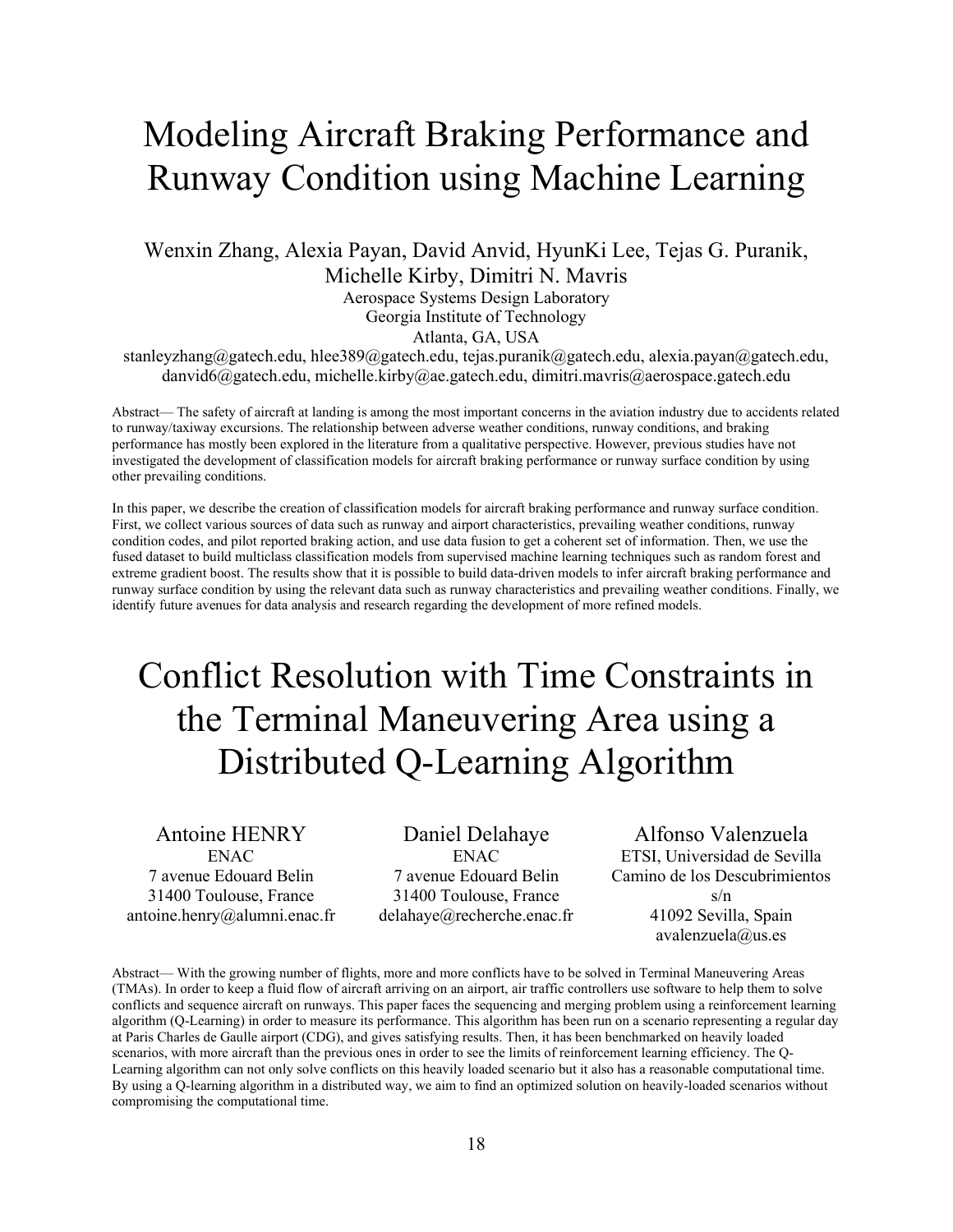## <span id="page-21-0"></span>Improving Safety of Vertical Manoeuvres in a Layered Airspace with Deep Reinforcement Learning

Jan Groot, Marta Ribeiro, Joost Ellerbroek and Jacco Hoekstra Control and Simulation, Faculty of Aerospace Engineering Delft University of Technology (TU Delft) Delft, The Netherlands

djgroot@outlook.com, M.J.Ribeiro@tudelft.nl, J.Ellerbroek@tudelft.nl,J.M.Hoekstra@tudelft.nl

Abstract— Current estimates show that the presence of unmanned aviation is likely to grow exponentially over the course of the next decades. Even with the more conservative estimates, these expected high traffic densities require a re-evaluation of the airspace structure to ensure safe and efficient operations. One structure that scored high on both the safety and efficiency metrics, as defined by the Metropolis project, is a layered airspace, where aircraft with an intended heading are assigned to a specific altitude layer. However, a problem arises once aircraft start to vertically traverse between these layers, leading to a large number of conflicts and intrusions. One way to potentially reduce the number of intrusions during these operations is by using conventional conflict resolution algorithms. These algorithms however have also been shown to lead to instabilities at higher traffic densities. As recent years have shown tremendous growth in the capabilities of Deep Reinforcement Learning, it is interesting to see how well these methods perform in the field of conflict resolution. This research investigates and compares the performance of multiple Soft Actor Critic models with the Modified Voltage Potential algorithm during vertical maneuvers in a layered airspace. The final obtained performance of the trained models is comparable to that of the Modified Voltage Potential algorithm and in certain scenarios, the trained models even outperform the MVP algorithm. Overall, the results show that DRL can improve upon the current state of conflict resolution algorithms and provide new insight into the development of safe operations.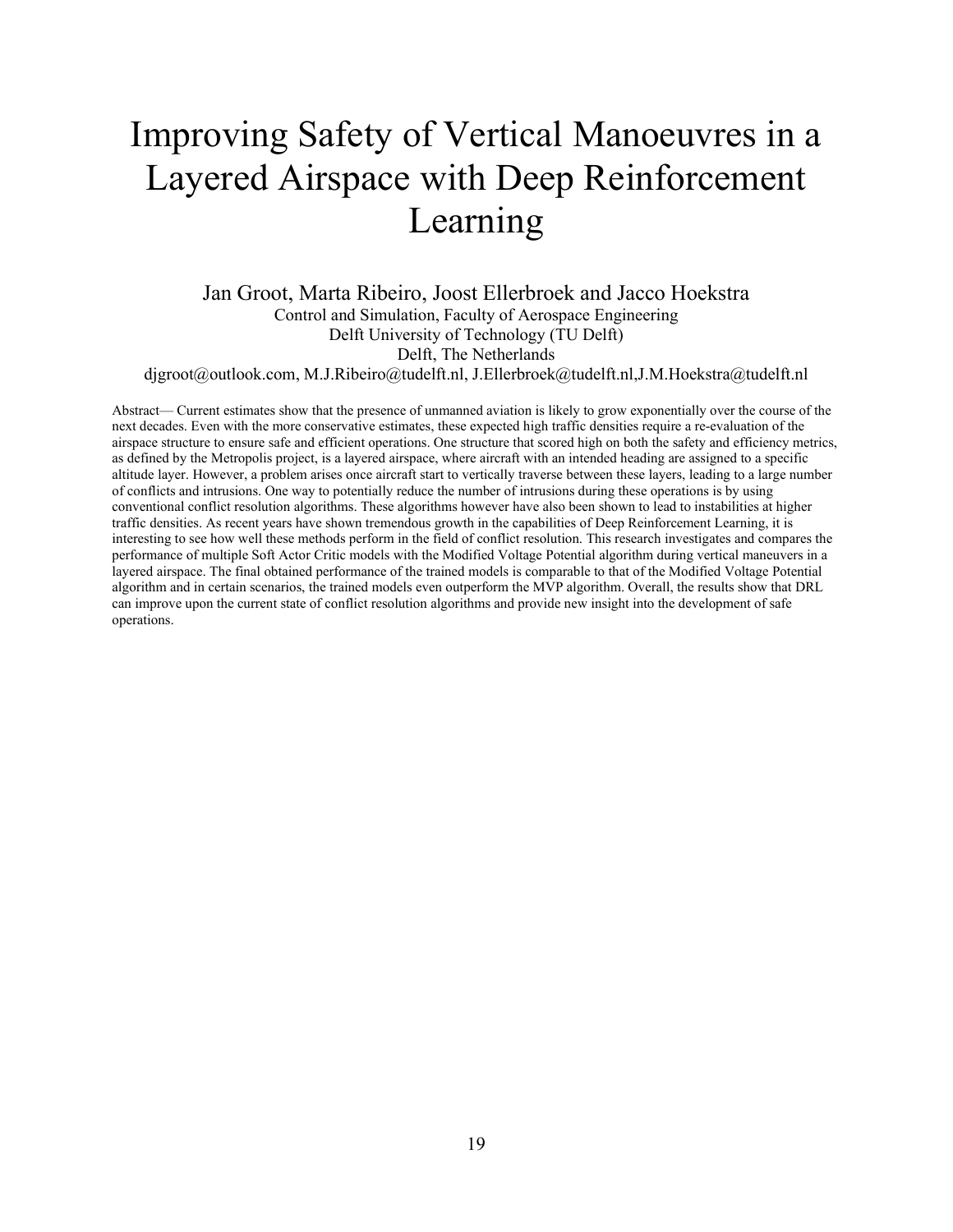# Track 7 **UAS / UAM / AAM**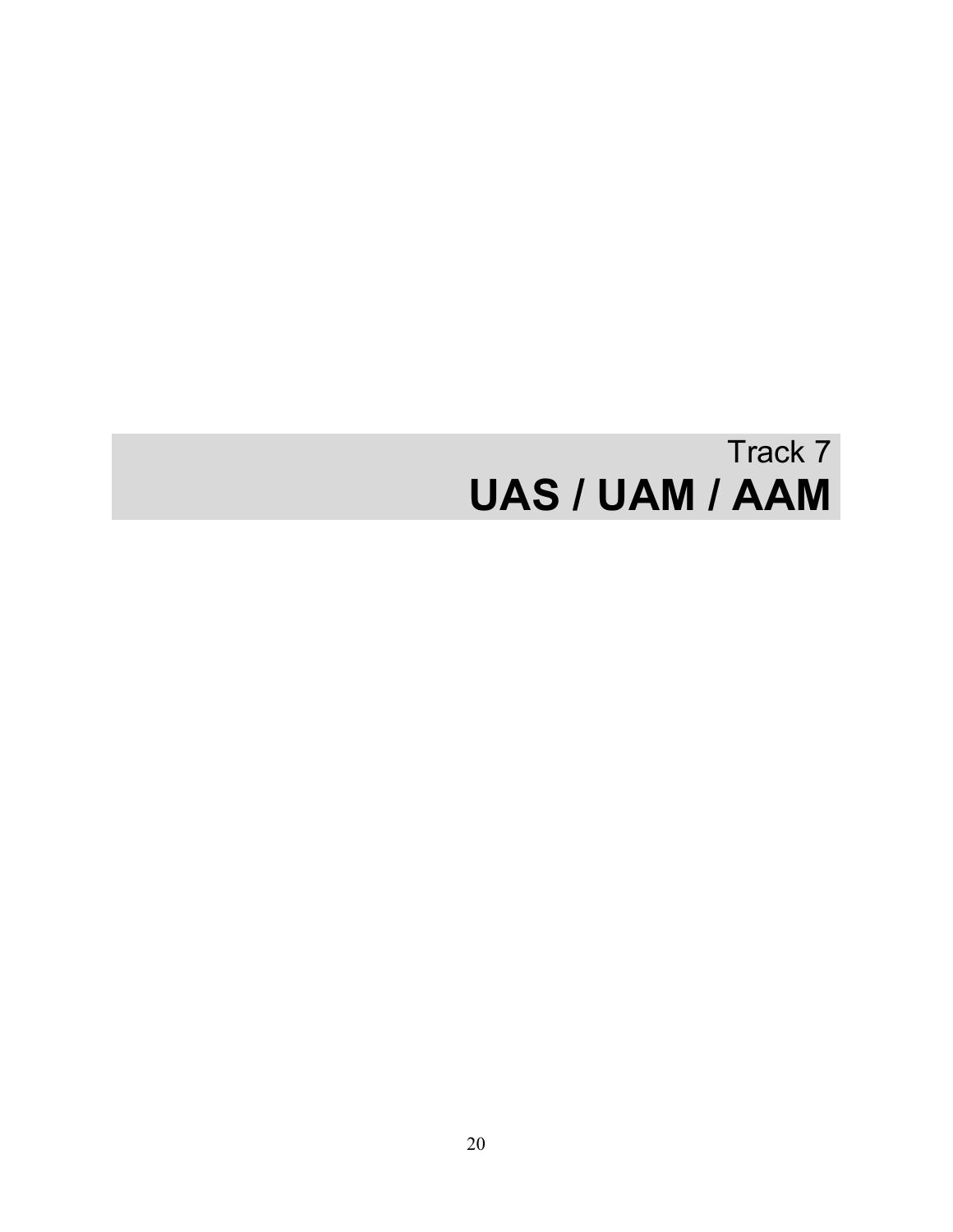#### <span id="page-23-0"></span>Route network design in low-altitude airspace for future urban air mobility operations A case study of urban airspace of Singapore

Zhengyi Wang, Daniel Delahaye Optim group Ecole Nationale de l'Aviation Civile Toulouse, France {zhengyi.wang, daniel.delahaye}@enac.fr

Jean-Loup Farges ONERA Toulouse, France jean-loup.farges@onera.fr

Sameer Alam ATMRI Nanyang Technological University Singapore, Singapore sameeralam@ntu.edu.sg

Abstract— The rapid growth of the metropolis leads to the proposal of alternative solutions, including the concept of Urban Air Mobility (UAM). Automated and highly integrated UAM networks have been proved to have great advantages to handle UAM traffic flow with intense density and complexity in the near future. This research addresses designing UAM route networks in low-altitude airspace to minimize noise impact and maximize the efficiency and safety of UAM operations. Singapore's urban airspace is selected for the case study. On the basis of the open-source data of Singapore, the UAM network is designed as a gridbased multi-layer route network that supports two-way traffic. The topology features of the route network are analyzed. To provide alternative travel options for UAM traffic flow, we search for feasible routes between Origin-Destination (OD) pairs by solving k-Shortest Path with Diversity (KSPD) problem that minimizes link costs in terms of noise impact, safety and efficiency. The resulting feasible routes can potentially reduce airspace complexity and can be used for air traffic assignment. In addition, the impact of different parameter settings for link costs on UAM services is explored.

### <span id="page-23-1"></span>Cost-Aware Congestion Management Protocols for Advanced Air Mobility

#### Victor Qin and Hamsa Balakrishnan

Massachusetts Institute of Technology Cambridge, MA, USA {victorqi, hamsa}@mit.edu

Abstract— Air traffic congestion management has traditionally relied on centralized optimization, which may not be practical for large-scale and on-demand applications. The emergence of advanced air mobility motivates the use of prioritization protocols, similar to rules of the road. We propose a cost-aware backpressure prioritization method for air mobility traffic management protocols, based on the second-price auction. We demonstrate using simulations of several advanced air mobility scenarios that our prioritization method increases economic efficiency and fairness across flights and aircraft operators.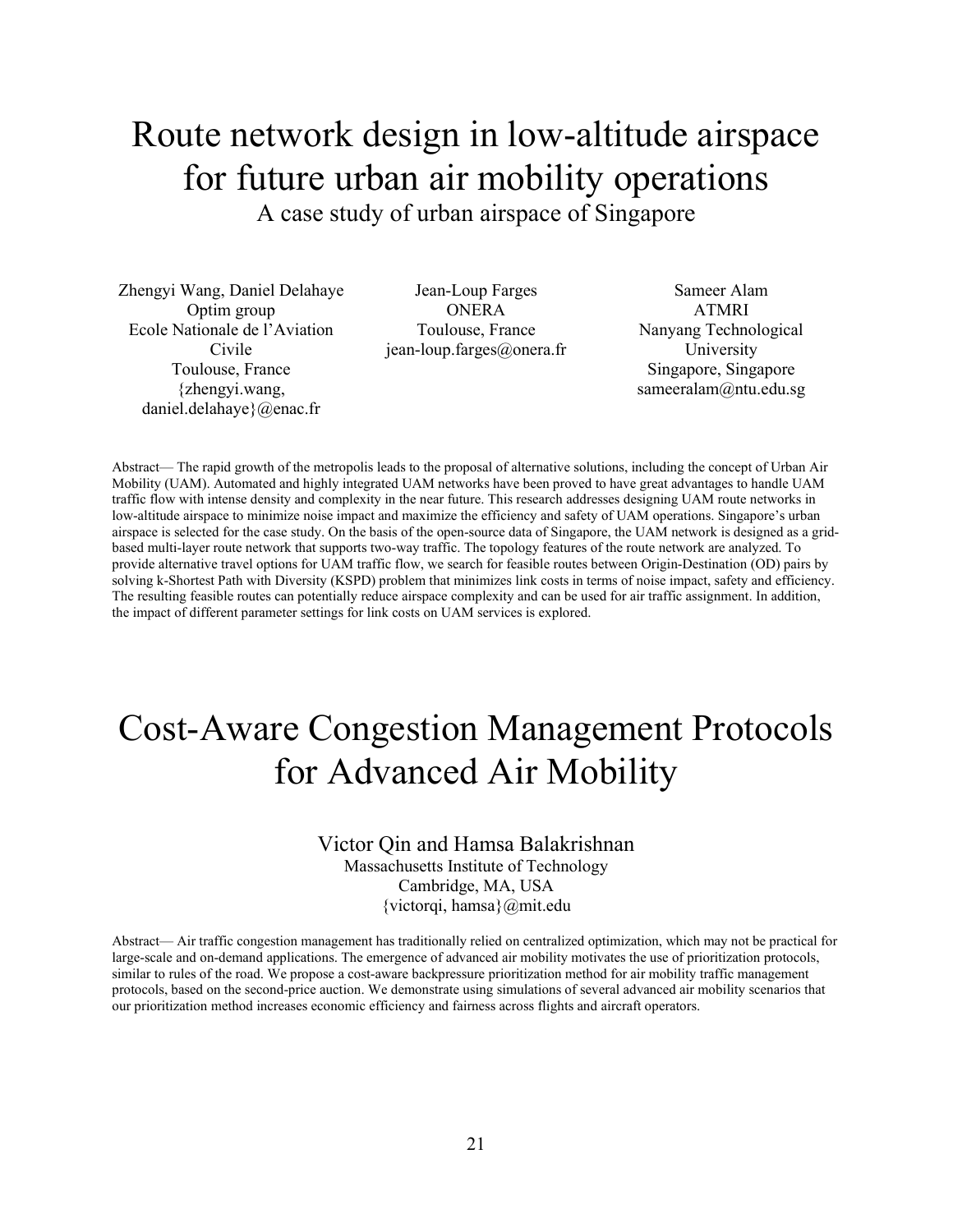## <span id="page-24-0"></span>Routing with Privacy for Drone Package Delivery Systems

Geoffrey Ding, Alex Berke, Kwassi H. Degue, Hamsa Balakrishnan Massachusetts Institute of Technology Cambridge, MA, USA {gding, aberke, kdegue, hamsa}@mit.edu

Karthik Gopalakrishnan Stanford University Stanford, CA, USA gkarthik@stanford.edu

Max Z. Li University of Michigan Ann Arbor, MI, USA maxzli@umich.edu

Abstract— Unmanned aerial vehicles (UAVs), or drones, are increasingly being used to deliver goods from vendors to customers. To safely conduct these operations at scale, drones are required to broadcast position information as codified in remote identification (remote ID) regulations. However, location broadcast of package delivery drones introduces a privacy risk for customers using these delivery services: Third-party observers may leverage broadcast drone trajectories to link customers with their purchases, potentially resulting in a wide range of privacy risks. We propose a probabilistic definition of privacy risk based on the likelihood of associating a customer to a vendor given a package delivery route. Next, we quantify these risks, enabling drone operators to assess privacy risks when planning delivery routes. We then evaluate the impacts of various factors (e.g., drone capacity) on privacy and consider the trade-offs between privacy and delivery wait times. Finally, we propose heuristics for generating routes with privacy guarantees to avoid exhaustive enumeration of all possible routes and evaluate their performance on several realistic delivery scenarios.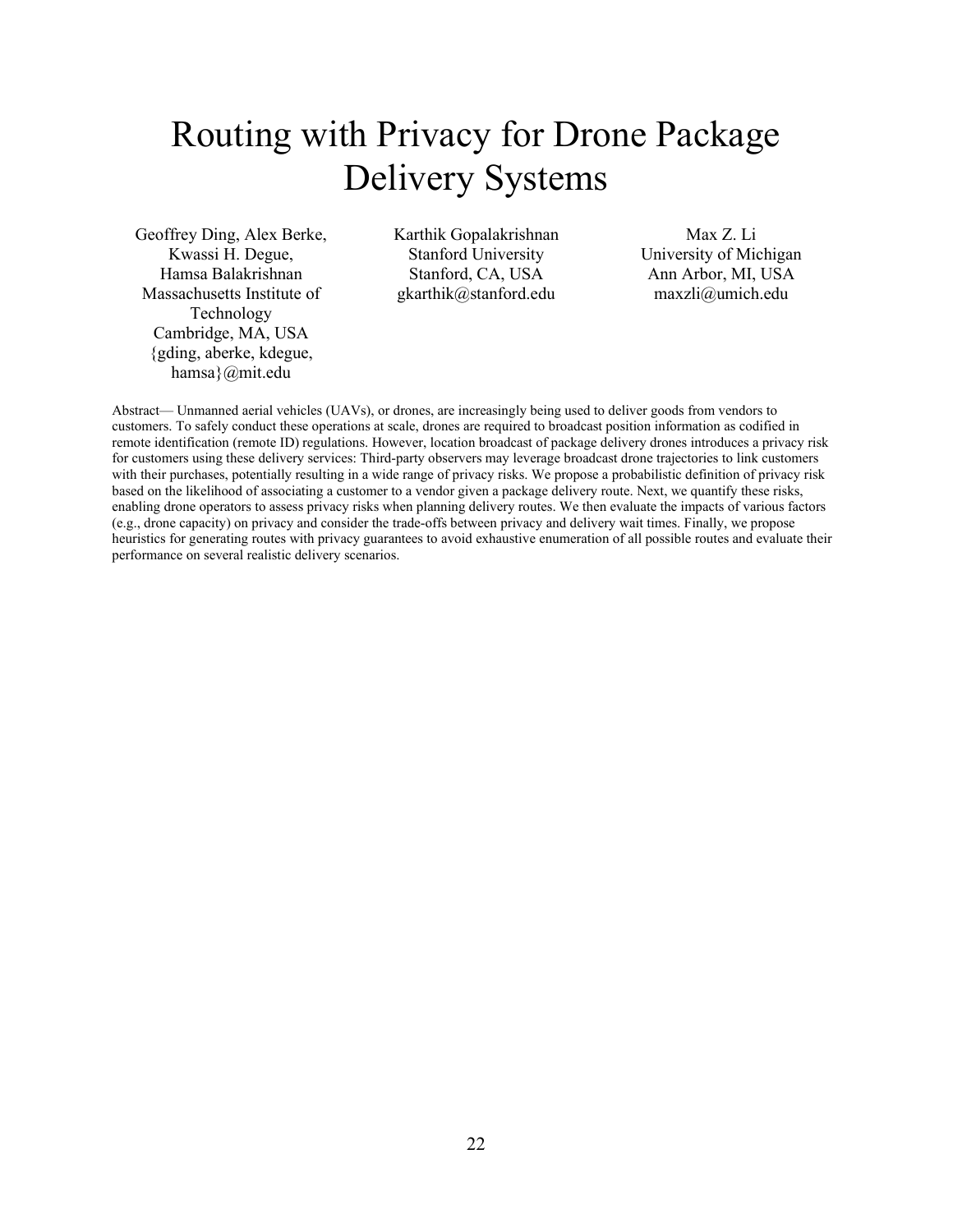# Track 8 **Network Management**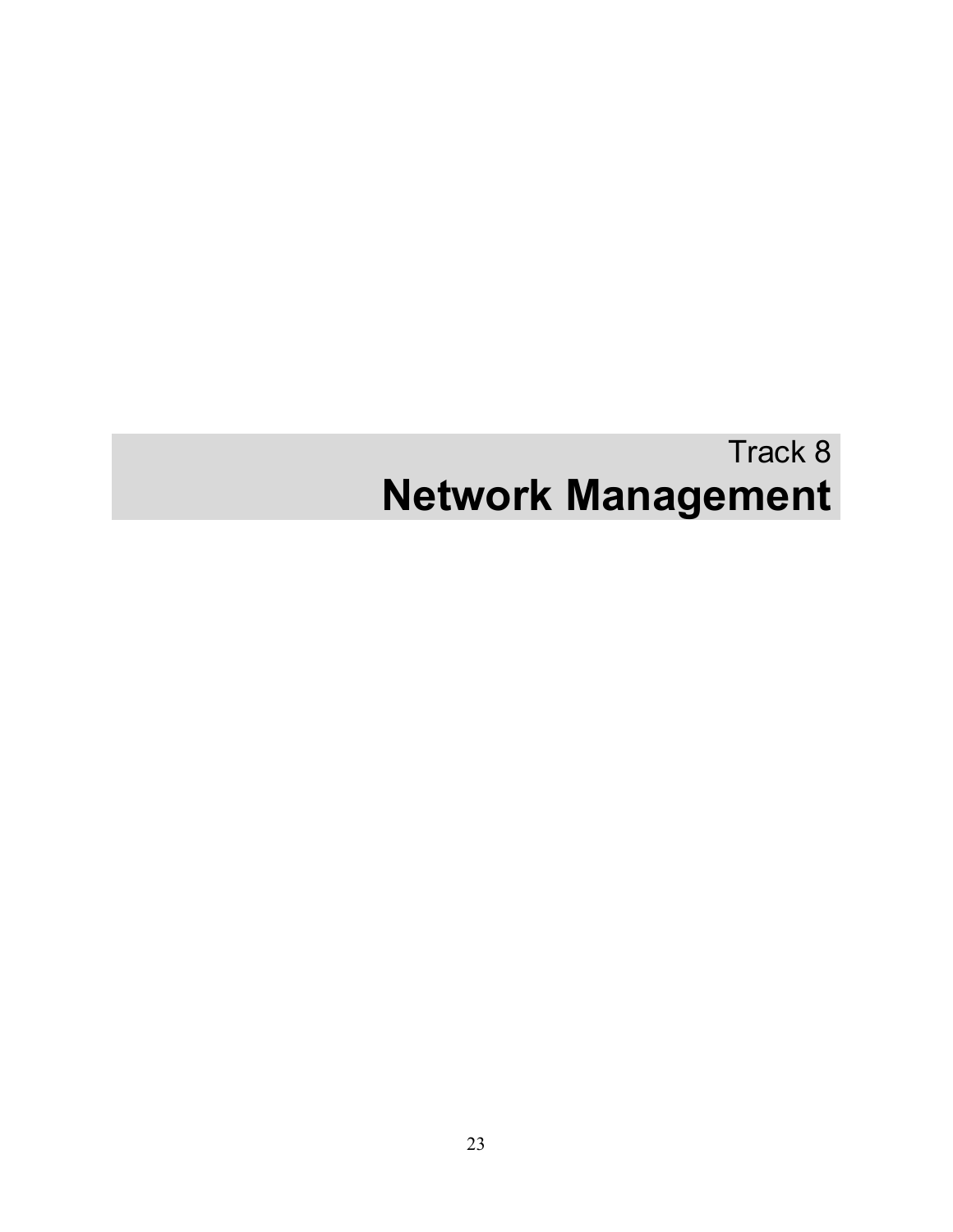## <span id="page-26-0"></span>Airline Schedule Recovery at Hub Airports including Dynamic Cost Indexing and Re-Routing

Jan Evler, Judith Rosenow, Hartmut Fricke Technische Universität Dresden Institute of Logistics and Aviation Dresden, Germany jan.evler@tu-dresden.de

Abstract— As decision-support for airline operations controllers, we consider dynamic cost indexing and re-routing (tactical trajectory management) as additional options within an integrated airline schedule recovery model that focuses on turnaround optimization at the airline's hub airport. With dynamic cost indexing or re-routing, negative effects from arrival delays may be mitigated before they would propagate via the aircraft turnaround or crew/passenger transfers onto subsequent flights in the airline network. This paper studies the efficiency of individual and integrated trajectory and turnaround optimization at different tactical look-ahead times on the case study of a small airline network with a hub at Frankfurt Airport.

## <span id="page-26-1"></span>Flight Rescheduling to Improve Passenger Journey during Airport Access Mode Disruptions

Geoffrey Scozzaro ENAC, Université de Toulouse 31400 Toulouse, France geoffrey.scozzaro@enac.fr

Ji Ma Civil Aviation University of China 300300 Tianjin, China jma@cauc.edu.cn

Daniel Delahaye ENAC, Université de Toulouse

31400 Toulouse, France daniel.delahaye@enac.fr

Eric Feron King Abdullah University of Science and Technology Thuwal 23955, Saudi Arabia eric.feron@kaust.edu.sa

Catherine Mancel ENAC, Université de Toulouse 31400 Toulouse, France catherine.mancel@enac.fr

Abstract— Disruptions on airport access mode impact the passenger journey. This paper shows that the impact can be mitigated with a modest tactical rescheduling of flights. Operational constraints related to connecting flights, minimum turn-around time, runway throughput limitations, terminal and taxi network capacities are considered. In order to solve this optimization problem, we implement a simulated annealing coupled with a simulation-based evaluation and a sliding time window. We propose a datadriven approach to simulate the passenger arrival process at the airport. The coordination mechanism has been evaluated on several scenarios with different levels of disruption. New flight schedules and runway assignments obtained after optimization succeed in reducing up to 70% the number of stranded passengers at the airport by only assigning on average a 6-minute delay to the flight set.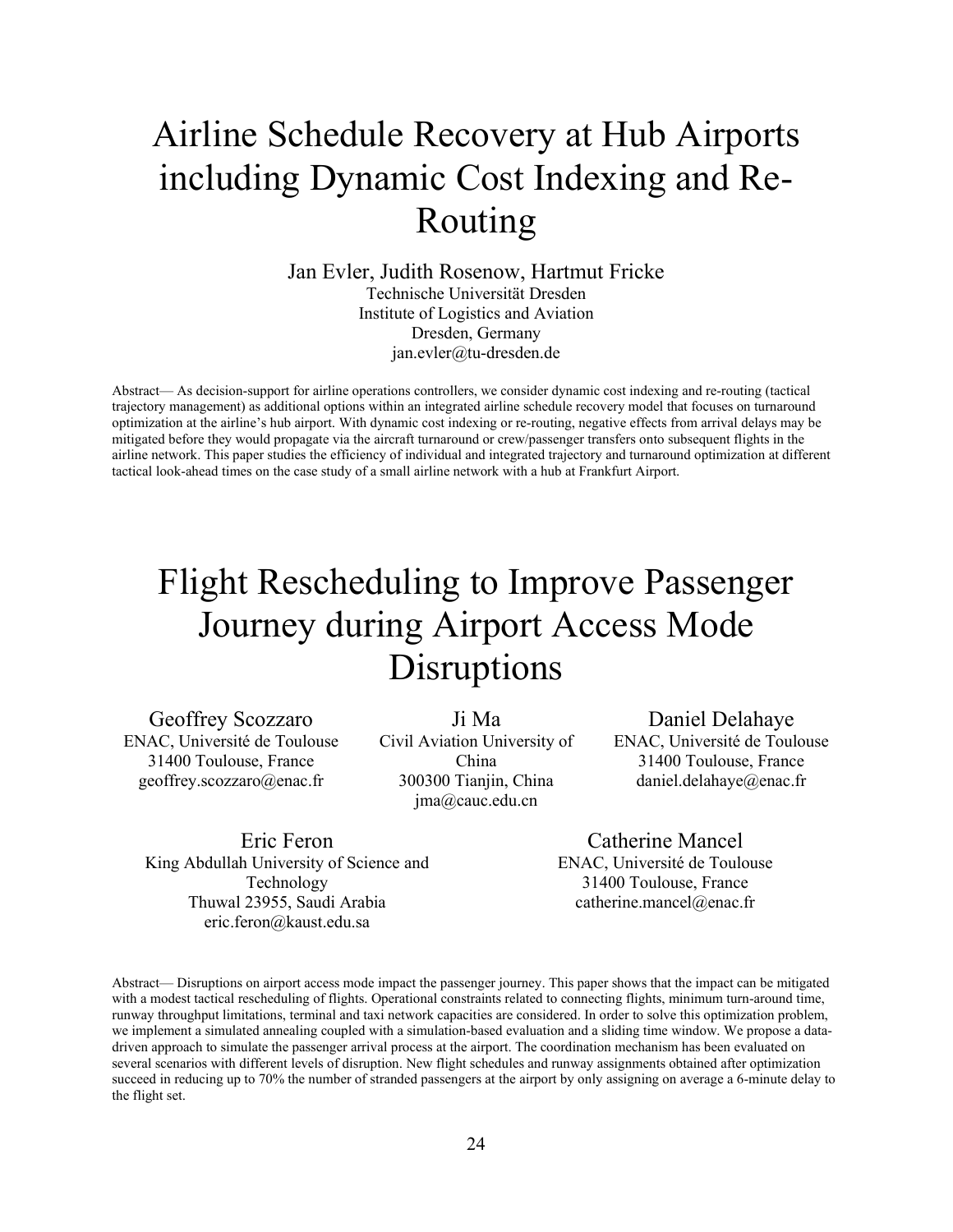#### <span id="page-27-0"></span>Sector Entry Flow Prediction Based on Graph Convolutional Networks

Chunyao Ma∗, Sameer Alam∗, Qing Cai∗, Daniel Delahaye†

∗Air Traffic Management Research Institute, School of Mechanical and Aerospace Engineering Nanyang Technological University, Singapore †OPTIM Lab, Ecole Nationale de l'Aviation Civile, Toulouse, France Email: ∗M180146@e.ntu.edu.sg, {∗sameeralam| ∗qcai}@ntu.edu.sg, †daniel.delahaye@enac.fr

Abstract— Improving short-term air traffic flow prediction can help forecast demand and maximize existing capacity by tactical air traffic flow management. Most existing studies in flow prediction lacks consideration of the dynamic, structural, and interrelated nature of air traffic flows in the airspace. Therefore, this paper proposes to predict sector entry flows based on graph convolutional networks, which consider the dynamic spatial-temporal features of air traffic from a graph perspective. First, we specify a sector entry flow based on its upstream and downstream sectors. Then, each entry flow is denoted as a node in a graph. The weighted edges between the nodes are learned from a Word2vec model based on air traffic flows among the nodes. With the weighted graph constructed and the temporal flows on the nodes extracted from the flight trajectories, an Attention-based Spatial-Temporal Graph Convolutional Network (ASTGCN) module is adopted to capture spatial-temporal features of recent, dailyperiodic, and weekly-periodic flows in the graph. Finally, The outputs from the ASTGCN module based on the three features are fused to generate the final prediction results. The proposed method is applied on 164 sectors of French airspace for one-month ADS-B data (from Dec 1, 2019, to Dec 31, 2019) which includes 158,856 flights. Results show that, the proposed method outperforms the well-established Long short term memory (LSTM) model, and demonstrates better capability in predicting rapid changes in traffic flow and has relatively smaller decrease in prediction accuracy as the prediction time window increases.

# <span id="page-27-1"></span>Airline Disruption Management with Delay Ledgers

Christopher Chin, Hamsa Balakrishnan Massachusetts Institute of Technology Cambridge, MA, USA {chychin, hamsa}@mit.edu

Karthik Gopalakrishnan Stanford University Stanford, CA, USA gkarthik@stanford.edu

Max Z. Li University of Michigan Ann Arbor, MI, USA maxzli@umich.edu

Abstract— The impact of disruptions may result in reduced capacities at airports, forcing airlines to revise schedules and delay flights. However, due to myriad factors (e.g., passengers who may miss their connections, remaining flights to be performed by an aircraft, high-valued passengers with elite statuses), a delayed flight may be more or less costly to an airline, even when compared to another similarly delayed flight. Currently, identifying optimal slot swaps between airlines requires sharing the airline-specific delay cost of each flight. However, this is not amenable as sharing these private delay costs could reveal sensitive business practices. We propose the use of a procedure called the Delay Ledger (DELED) which enables airlines to identify a set of beneficial slot swaps across a network of airports which guarantees improvements in terms of private delay costs while ensuring that no private flight-specific valuations are shared. DELED is guaranteed to lower airline delay costs, incentivizes truthful airline participation, and supports flexible airline privacy preferences. We evaluate DELED across 30 days with 8 major US airlines, resulting in average reductions in private delay costs of 8-22% per day compared to current approaches.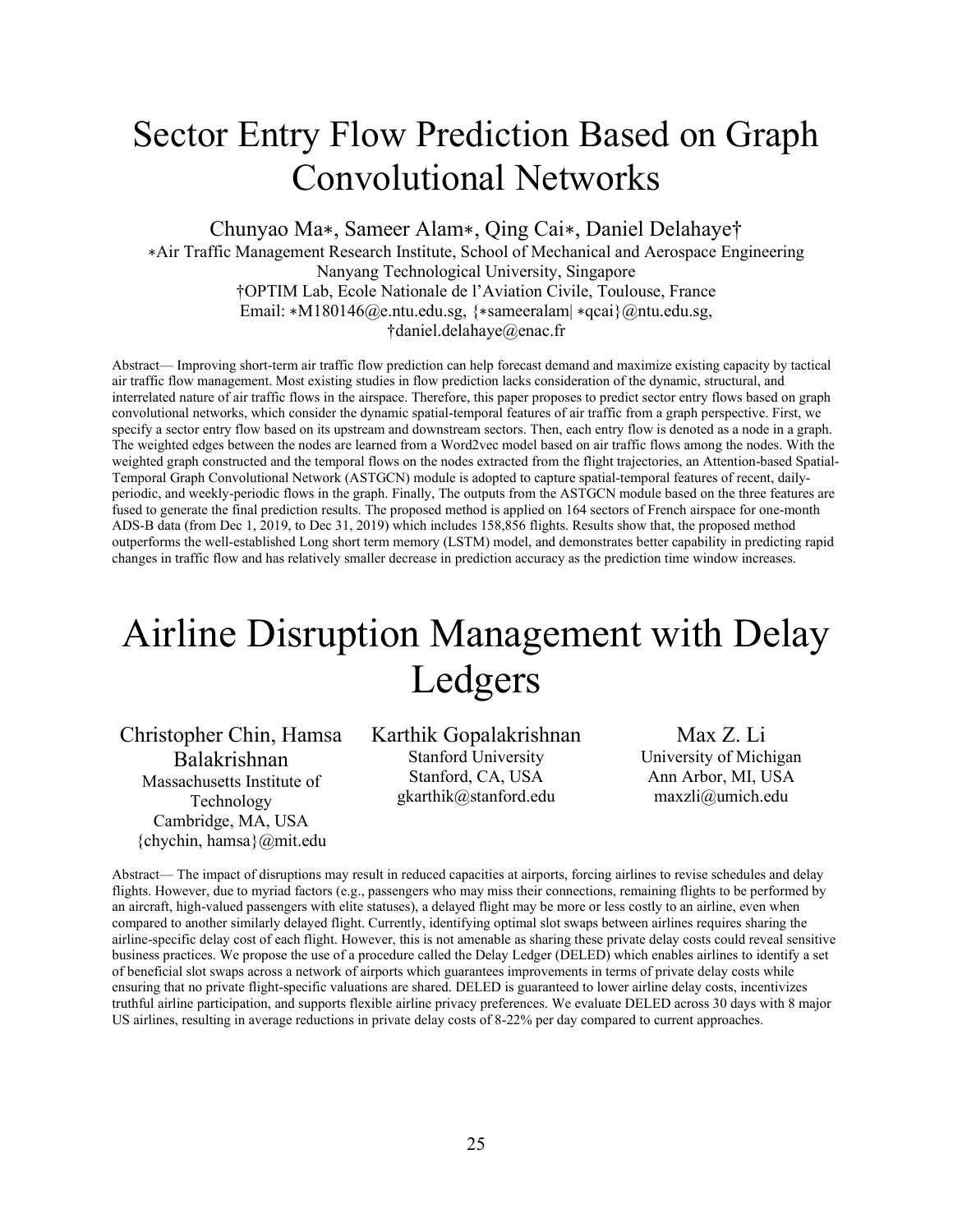## <span id="page-28-0"></span>Excess Delay from GDP: Measurement and Causal Analysis

Ke Liu, Mark Hansen Department of Civil and Environmental Engineering University of California, Berkeley Berkeley, California, United States liuke126@berkeley.edu mhansen@ce.berkeley.edu

Abstract— Ground Delay Programs (GDPs) have been widely used to resolve excessive demand-capacity imbalances at arrival airports by shifting foreseen airborne delay to pre-departure ground delay. While offering clear safety and efficiency benefits, GDPs may also create additional delay because of imperfect execution and uncertainty in predicting arrival airport capacity. This paper presents a methodology for measuring excess delay resulting from individual GDPs and investigates factors that influence excess delay using regularized regression models. We measured excess delay for 1210 GDPs from 33 U.S. airports in 2019. On a per-restricted flight basis, the mean excess delay is 35.4 min with std of 20.6 min. In our regression analysis of the variation in excess delay, ridge regression is found to perform best. The factors affecting excess delay include time variations during gate out and taxi out for flights subject to the GDP, program rate setting and revisions, and GDP time duration.

## <span id="page-28-1"></span>Automated Traffic Scheduling in TMA with Point Merge to Enable Greener Descents

Henrik Hardell Communications and Transport Systems, ITN, Linköping University (LiU), Norrköping, Sweden Procedure Design Unit, Luftfartsverket (LFV),

Norrköping, Sweden henrik.hardell@liu.se

Tatiana Polishchuk and Lucie Smetanová Communications and Transport Systems, ITN, Linköping University (LiU) Norrköping, Sweden firstname.lastname@liu.se

Abstract— We present a mixed-integer programming approach for fully-automated sequencing and merging of the arriving and departing traffic within the terminal areas implementing point merge. We assume all the arrivals are performing the most fuel efficient continuous descent operations (descents with idle thrust and no speed-brakes usage), with the exception when the aircraft are flying along the sequencing legs of the point merge system.

On example of a high-traffic scenario at Dublin airport, we demonstrate that our approach provides significant benefits, including increased vertical performance as well as reduced time and distance spent in the terminal airspace, contributing to fuel savings of up to 22%. The analysis is based on the historical ADS-B traffic data obtained from the Opensky Network.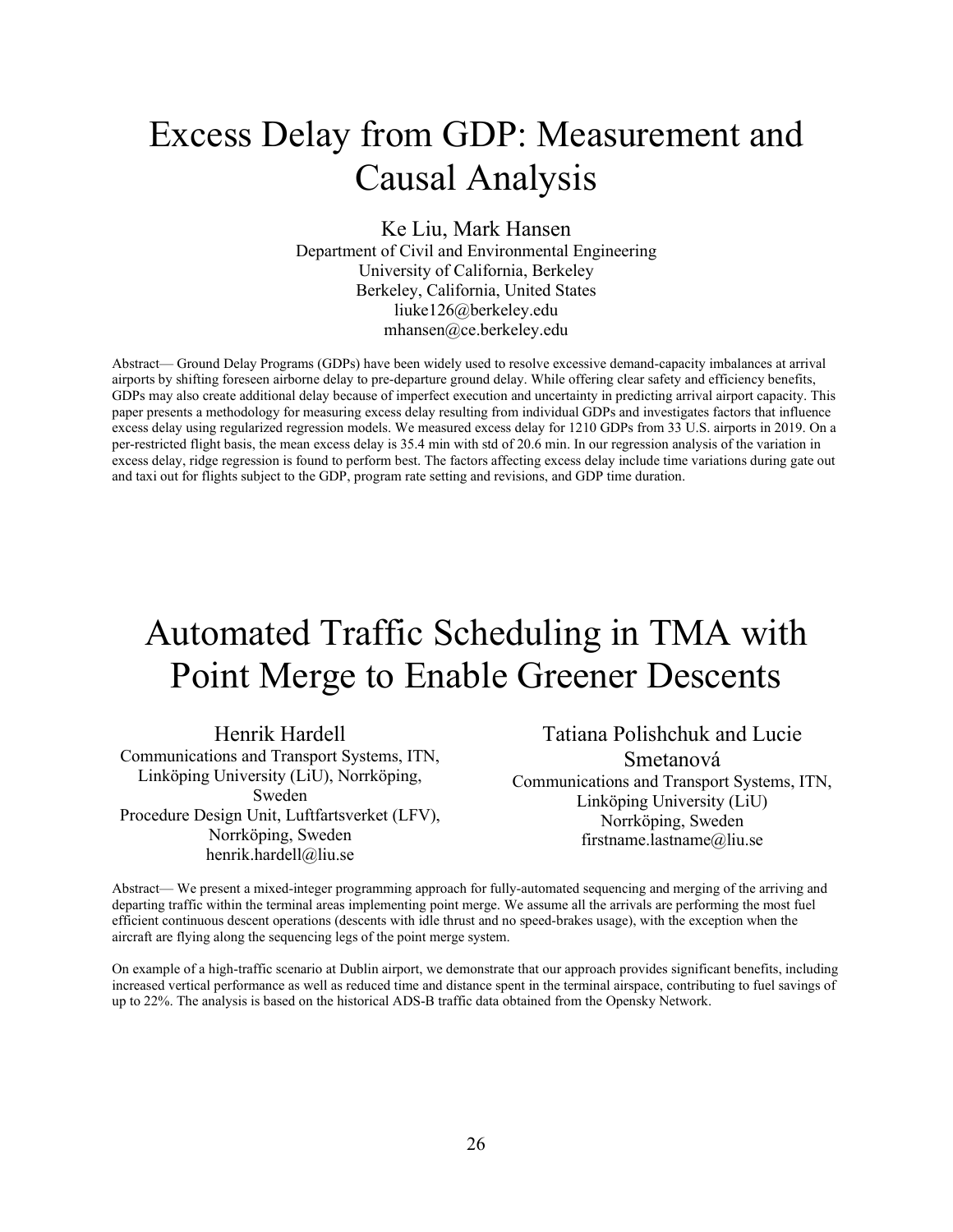# Track 9 **Economics / Policy / Equity**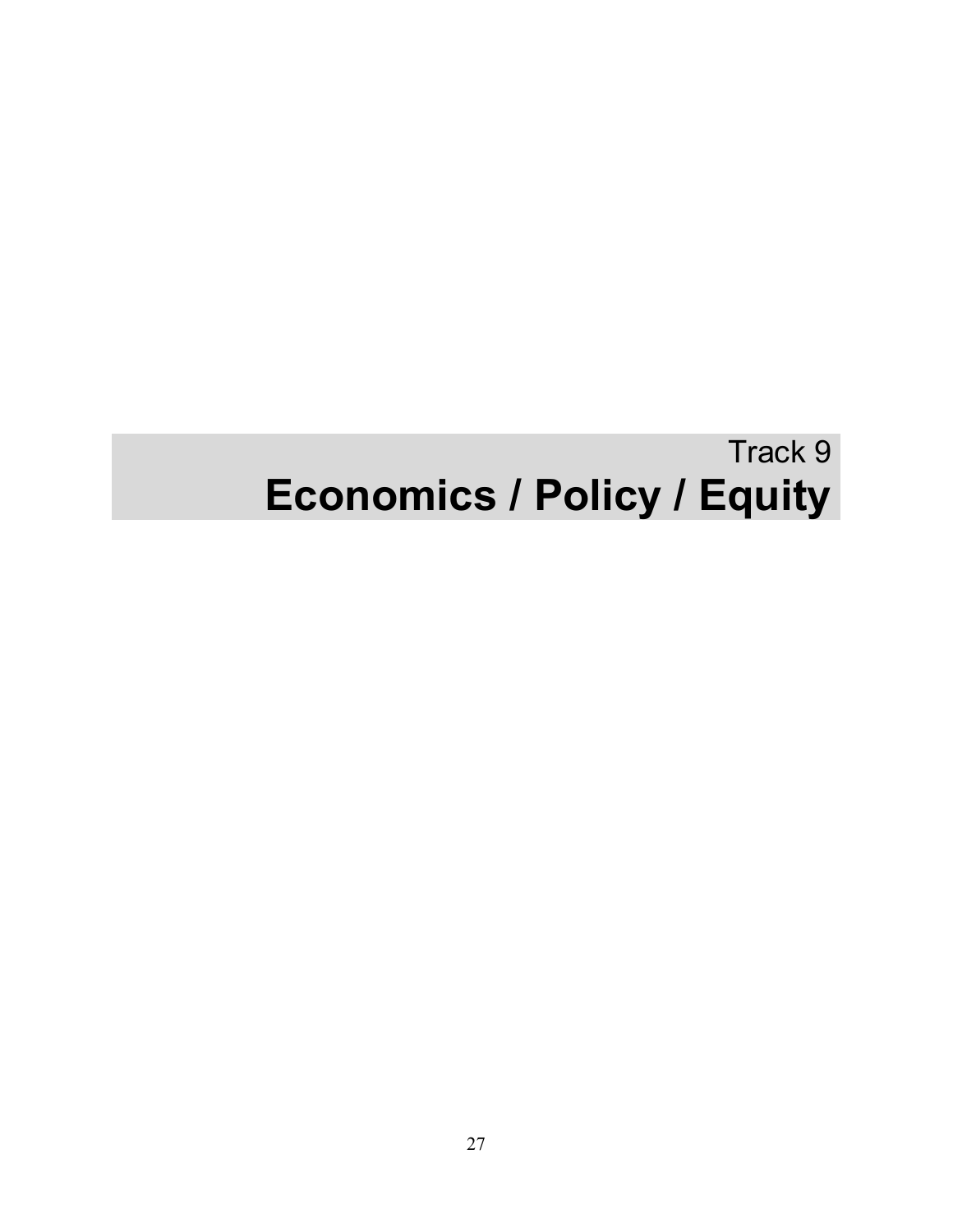## <span id="page-30-0"></span>Democratizing Aviation Emissions Estimation: Development of an Open-Source, Data-Driven Methodology

Andy G. Eskenazi\*, Landon G. Butler+, Arnav P. Joshi‡, Megan S. Ryerson♢

\*Department of Mechanical Engineering and Applied Mechanics University of Pennsylvania Philadelphia, PA

+, ‡,♢Department of Electrical and Systems Engineering University of Pennsylvania Philadelphia, PA

\*Department of Mathematics University of Pennsylvania Philadelphia, PA

♢Department of City and Regional Planning University of Pennsylvania Philadelphia, PA

andyeske@sas.upenn.edu\*, landonb3@seas.upenn.edu+, arnavj@seas.upenn.edu‡

Abstract— Through an aviation emissions estimation tool that is both publicly-accessible and comprehensive, researchers, planners, and community advocates can help shape a more sustainable and equitable U.S. air transportation system. To this end, we develop an open-source, data-driven methodology to calculate the system-wide emissions of the U.S. domestic civil aviation industry. This process utilizes and integrates six different public datasets provided by the Bureau of Transportation Statistics (BTS), the Federal Aviation Agency (FAA), EUROCONTROL, and the International Civil Aviation Organization (ICAO). At the individual flight level, our approach examines the specific aircraft type, equipped engine, and time in stage of flight to produce a more granular estimate than competing approaches. Enabled by our methodology, we then calculate system-wide emissions, considering four different greenhouse gases (CO2, NOx, CO, HC) during the Landing, Take-off (LTO) and Climb, Cruise, and Descent (CCD). flight cycles. Our results elucidate that emissions on a particular route can vary significantly due to aircraft and engine choice, and that emission rates differ significantly from airline to airline. We also find that CO2 alone is not a sufficient proxy for emissions, as NOx, when converted to its CO2-equivalency, exceeds CO2 during both LTO and CCD.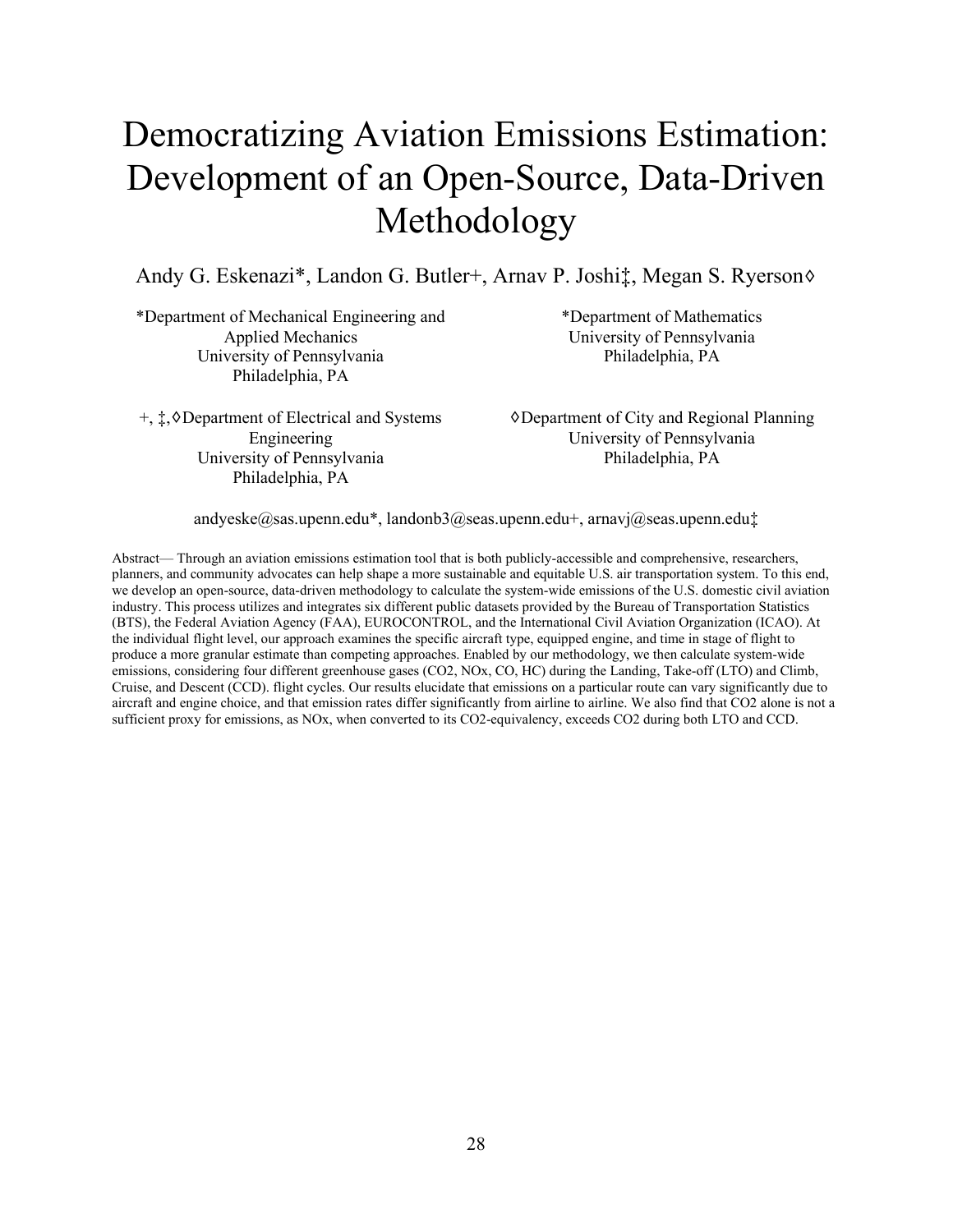#### <span id="page-31-0"></span>AIMing for Equity in Aviation Accessibility: Development of the Aviation-accessibility Integrated Mobility (AIM) Metric

#### Shriya Karam, Stephanie J. Nam, and Megan S. Ryerson University of Pennsylvania Philadelphia, PA 19014

karams@seas.upenn.edu, namsteph@sas.upenn.edu, mryerson@design.upenn.edu

Abstract— As federal spending and planning for air transportation infrastructure looks to prioritize access for disadvantaged populations, aviation systems planning metrics that measure accessibility at the individual-level are necessary. Existing metrics, from the mobility-driven metrics focused on efficiency and on-time performance to geographic accessibility focused on connectivity, lack the detail of the multiple, interlocking constraints that limit potential travelers (especially lower income travelers) from executing their agency and accessing the aviation system. We seek to develop a methodology, resulting in new analysis metrics, to quantify accessibility on an origin-destination basis based on individual constraints, time and cost-based impedance, and aviation travel supply. We develop and apply our Aviation-accessibility Integrated Mobility (AIM) metric to empirically model relative accessibility based on traveler-specific constraints, accounting for individual-level sensitivity to travel costs and propensity to travel by ground access modes. We illustrate how equity-focused variables can change the calculus and geographic distribution of accessibility by applying the AIM to our case study region: Philadelphia, Baltimore, and Newark metropolitan areas, a region with significant socioeconomic disparities, to diverse markets. Our findings indicate that incorporating individual constraints greatly influences the calculation of accessibility; additionally, we find that transportation supply and service characteristics alter the distribution of accessibility. Our model supports a national map of accessibility and potential policy recommendations to expand traditional federal airport infrastructure projects, such as targeted air service enhancement.

## <span id="page-31-1"></span>Benefits of Shifting Passenger Traffic from Air to Rail

A Case Study of California High-Speed Rail

#### Kaijing Ding, Lu Dai, Mark Hansen

Institute of Transportation Studies University of California, Berkeley Berkeley, CA, USA kaijing@berkeley.edu, dailu@berkeley.edu, mhansen@ce.berkeley.edu

Abstract— This study provides a method to quantify the benefit of shifting passenger traffic from air to high-speed rail (HSR) from the perspective of flight delay cost reduction. We first estimate the number of flight reductions for airport origin and destination pairs based on the HSR ridership forecast provided in the California High-Speed Rail 2020 Business Plan, and then distribute these flight reductions to quarter hours. After that, Lasso models are applied to estimate the impact of the reduced queuing delay of SFO, LAX and SAN on the arrival delay of national Core 29 airports. Finally, these delay reductions are monetized using aircraft operating cost per hour and the value of passenger time per hour. We apply several different variations of this approach, for example, considering delay at all 29 Core airports or just the major California airports, different scenarios for future airport capacity and flight schedules, and different percentiles of a probabilistic forecast for future HSR ridership. We ultimately arrive at delay cost savings of \$51-88 million 2018 dollars in 2029 and 235-392 million 2018 dollars in 2033.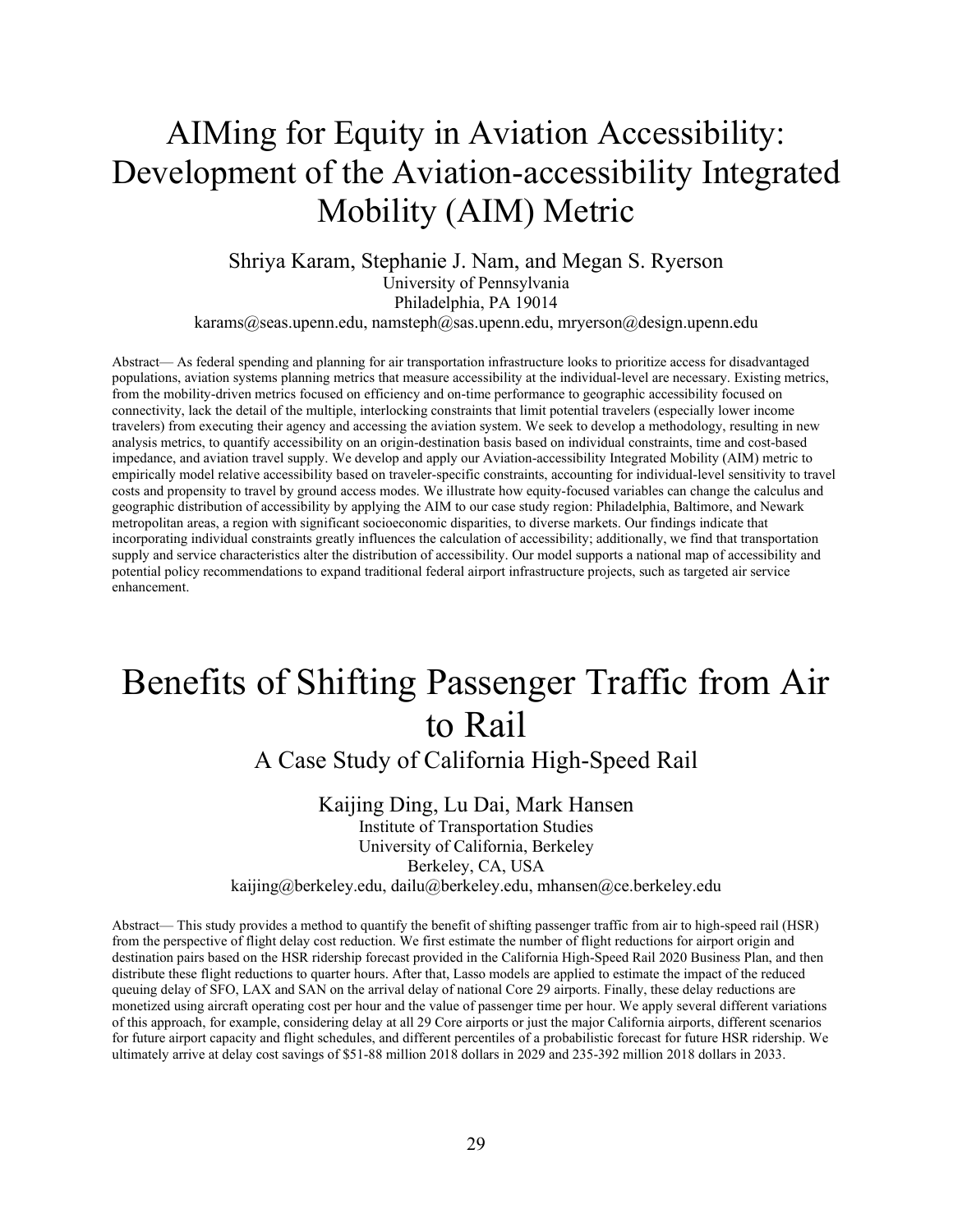# **Doctoral Symposium**

Chair: Seth Young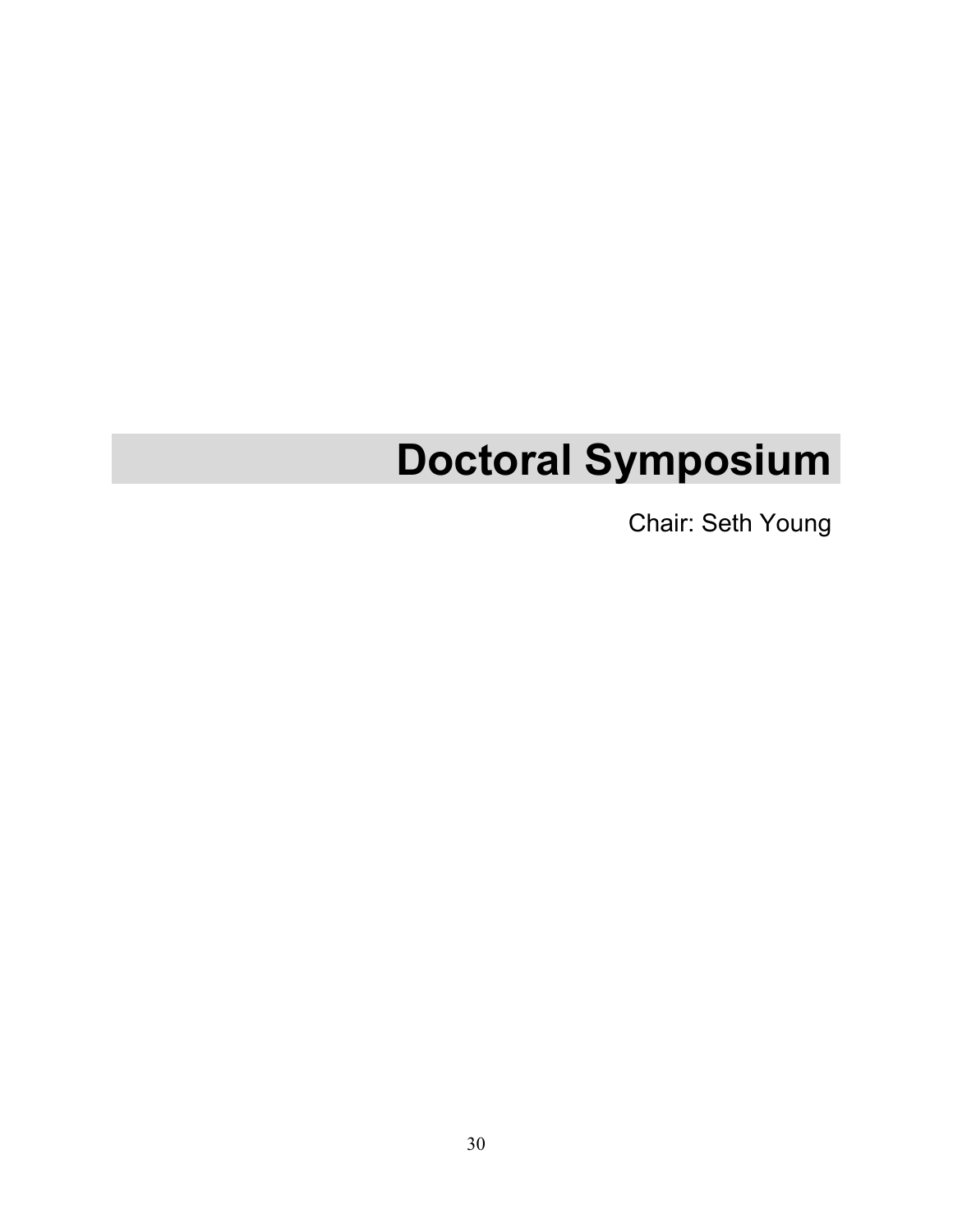## <span id="page-33-0"></span>Identifying Aviation Operation Types Using Flight Trajectories

Zhuoxuan Cao

Department of Civil and Environmental Engineering, and Institute for Systems Research University of Maryland College Park, MD, USA zcao1235@umd.edu

David J. Lovell

Department of Civil and Environmental Engineering, and Institute for Systems Research University of Maryland College Park, MD, USA lovell@umd.edu

Abstract— Aiming to provide accurate capacity estimation for small airports, this study proposed a set of logic to identify various flight operations using an Automatic Dependent Surveillance – Broadcast (ADS-B) dataset, which was collected based on a proposed data collection scheme. Trajectory smoothing techniques are first deployed to eliminate the high-frequency noise. Then the peaks and troughs in the trajectories, as well as other features, are identified. Based on the processed trajectories and extracted features, six operations are sequentially identified.

#### <span id="page-33-1"></span>Development of QGIS tools to aid in airport operations modeling using ADS-B data Employing custom plugins for flight data evaluation and validation

Aishwarya Bokil Dept. of Computer Science and Engineering The Ohio State University Columbus, OH, USA bokil.6@buckeyemail.osu.edu

Seth B. Young (Adviser) Dept. of Civil, Environmental, and Geodetic Engineering Center for Aviation Studies The Ohio State University Columbus, OH, USA young.1460@osu.edu

Abstract— As part of a wider research project to develop aircraft performance metrics that aid in capacity modeling of small airports, a python-based "plug-in" to the QGIS geographic information system software has been developed. The plug-in facilitates this analysis through the search and graphical display of flights from locally collected automated dependent surveillance - broadcast (ADS-B) data. This tool aids in the analysis, classification, and segmentation of flight operations. The plug-in has been found to be a useful tool towards developing machine learning models to automatically analyze flights for their operational performance as it pertains to airport capacity.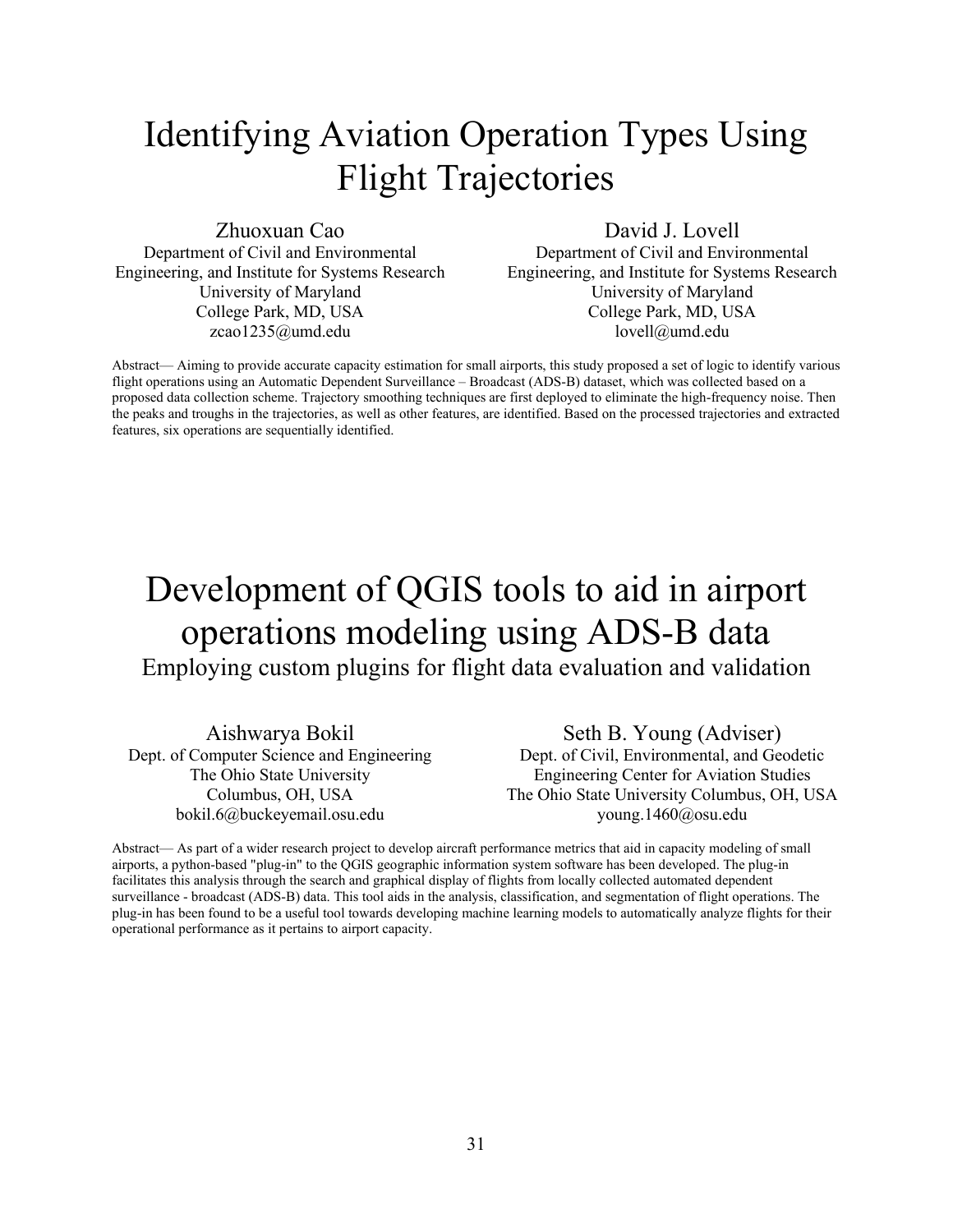### <span id="page-34-0"></span>Toward Real-Time Stochastic Conformal Anomaly Detection in Terminal Airspace

Hong-Cheol Choi School of Aeronautics and Astronautics Purdue University West Lafayette, IN, USA choi642@purdue.edu

Inseok Hwang School of Aeronautics and Astronautics Purdue University West Lafayette, IN, USA ihwang@purdue.edu

Abstract— The continuously increasing demand for air transportation calls for reliable data-driven methods such as anomaly detection to enhance safety in aviation systems. Although data is inherently imperfect and corrupted by noise, which is a critical issue for real-time applications, it was rarely considered in previous works. In this paper, we propose Stochastic Conformal Anomaly Detection (SCAD) which can explicitly consider the uncertainty in data and provide the probability distribution of the  $p$ -value (an indicator for anomalies). This information could be beneficial for situational awareness in a real-time manner. The proposed algorithm is demonstrated with real air traffic surveillance data.

## <span id="page-34-1"></span>A Multi-Branch Convolutional Neural Network for Predicting Airport Throughput – Using ATL Airport as Case Study

Huang Feng Dept. of Civil and Environmental Engineering University of South Florida, Tampa, U.S. fengh@usf.edu

Yu Zhang Dept. of Civil and Environmental Engineering University of South Florida Tampa U.S. yuzhang@usf.edu

Abstract— There is extensive research in quantifying how convective weather effects section and airfield capacity at the tactical and operational levels. However, how convective weather in TRACON (terminal radar approach control) and terminal areas affects the airfield efficiency has not been well studied. Convective weather reduces airspace capacity and disrupts normal operations. It forces the rerouting of aircraft, elongates their flying time, and may affect airfield efficiency in terms of utilization of runway capacities. This research proposes to leverage the learning-based method to predict airport throughput and take Atlanta International Airport as the case study to demonstrate the proposed method.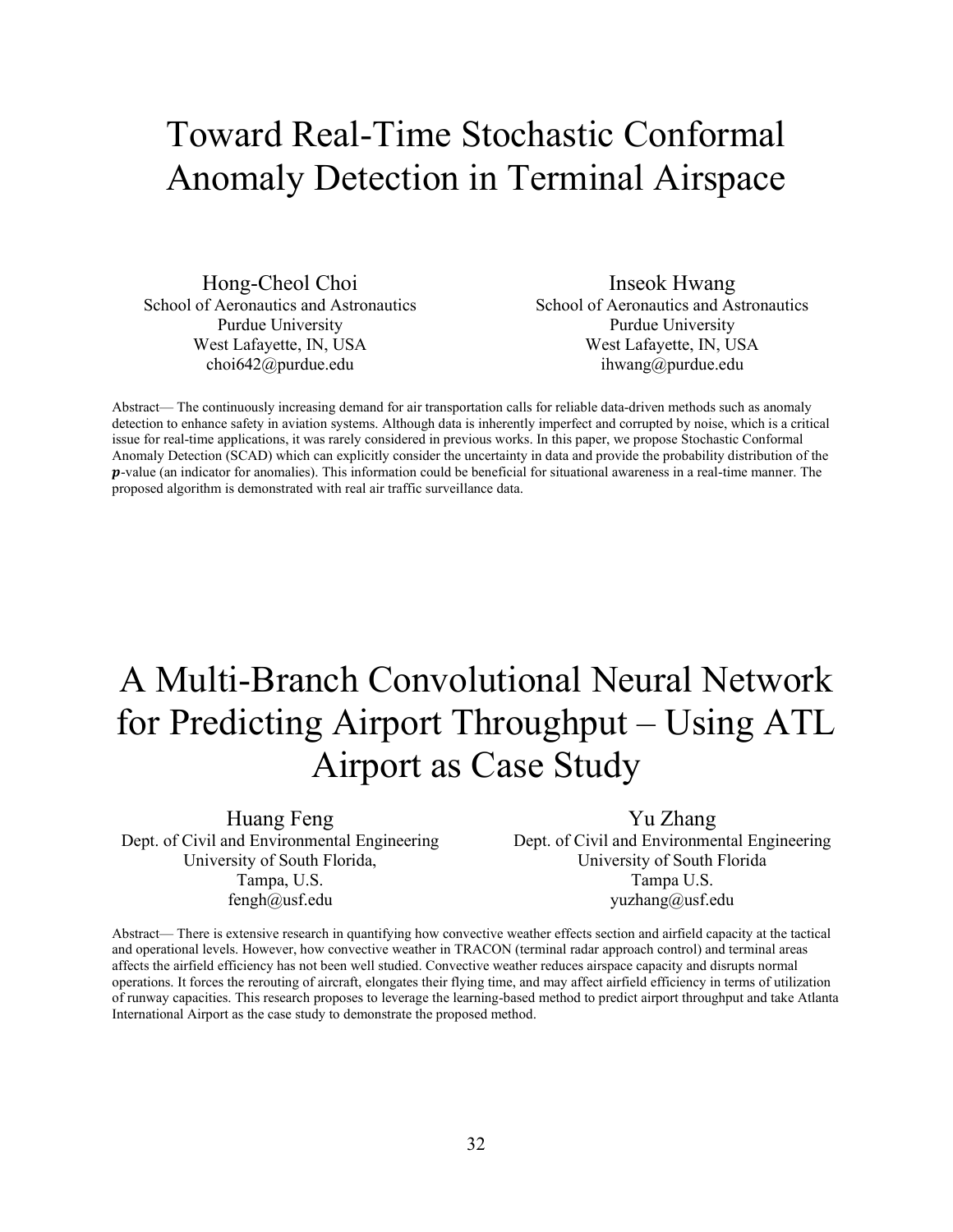#### <span id="page-35-0"></span>Improving Conflict Prevention in Constrained Very Low-Level Urban Airspace, U-Space

#### Andres Morfin Veytia, Joost Ellerbroek, and Jacco Hoekstra Control and Simulation, Faculty of Aerospace Engineering Delft University of Technology, The Netherlands {a.morfinveytia, J.Ellerbroek, J.M.Hoekstra}@tudelft.nl

Abstract— The rate of urbanization is expected to continue increasing [1]. This has led to an interest in using drones and air taxis for urban transportation in place of the current methods, which often lead to road congestion. In most places urban air operations will happen above buildings. However, in many cities with large skyscrapers it may not be efficient to fly above buildings as it would add travel distance. For these cases, aircraft will have to operate in constrained airspace (above roads and between buildings). There is still a knowledge gap for operating in constrained very low-level urban airspace [2]. Most studies attempt to improve the safety in constrained airspace with strategic or tactical conflict resolution. But this may not be enough to ensure safety in highly-dense urban environments. The restriction of heading maneuvers by buildings substantially limits the solution space for conflict resolution. Therefore, conflict prevention with airspace design can be an important tool for improving airspace safety. In a layered airspace, turn layers can be used so that turning aircraft do not create bottlenecks for cruising aircraft that may be behind it. However, merging conflicts can occur when these turning aircraft attempt to re-enter cruising layers. These are typical in both orthogonal (New York) and non-orthogonal (Paris) street networks. Non-orthogonal street networks can also create merging conflicts because it is not always possible to segment cruising aircraft at intersections. This work will propose two conflict prevention doctoral research experiments that aim to reduce merging conflicts. The first will use three different layering techniques to reduce merging conflicts created by turn layers. The second will focus on merging conflicts that are typical of nonorthogonal networks.

#### <span id="page-35-1"></span>Conflict Prevention, Detection, and Resolution in Constrained Very Low-Level Urban Airspace

Călin Andrei Badea, Joost Ellerbroek, Jacco Hoekstra Faculty of Aerospace Engineering Delft University of Technology Delft, The Netherlands {C.Badea, j.ellerbroek, J.M.Hoekstra}@tudelft.nl

Abstract— The interest for using small aircraft for missions in urban airspace is growing for applications like parcel deliveries. Research shows that conventional airspace structure and conflict detection and resolution techniques are not suitable for maintaining a high level of safety in constrained urban environments, especially when aircraft are restricted to flying within the limits of the road network. The problem at hand becomes even more complex when factoring in cities with topologically organic street networks, thus increasing the probability of crossing and merging traffic flows. Preliminary results show that such networks induce the detection of false-positive conflicts when using classical state-based conflict detection, decreasing the effectiveness of conflict resolution. Velocity-obstacle based conflict resolution methods were able to improve airspace safety, but require further development in order to handle conflicts in such an unpredictable and constrained environment. Thus, the doctoral project at hand seeks to develop and research improved methods for conflict prevention, detection and resolution in constrained, urban, very low-level urban airspace.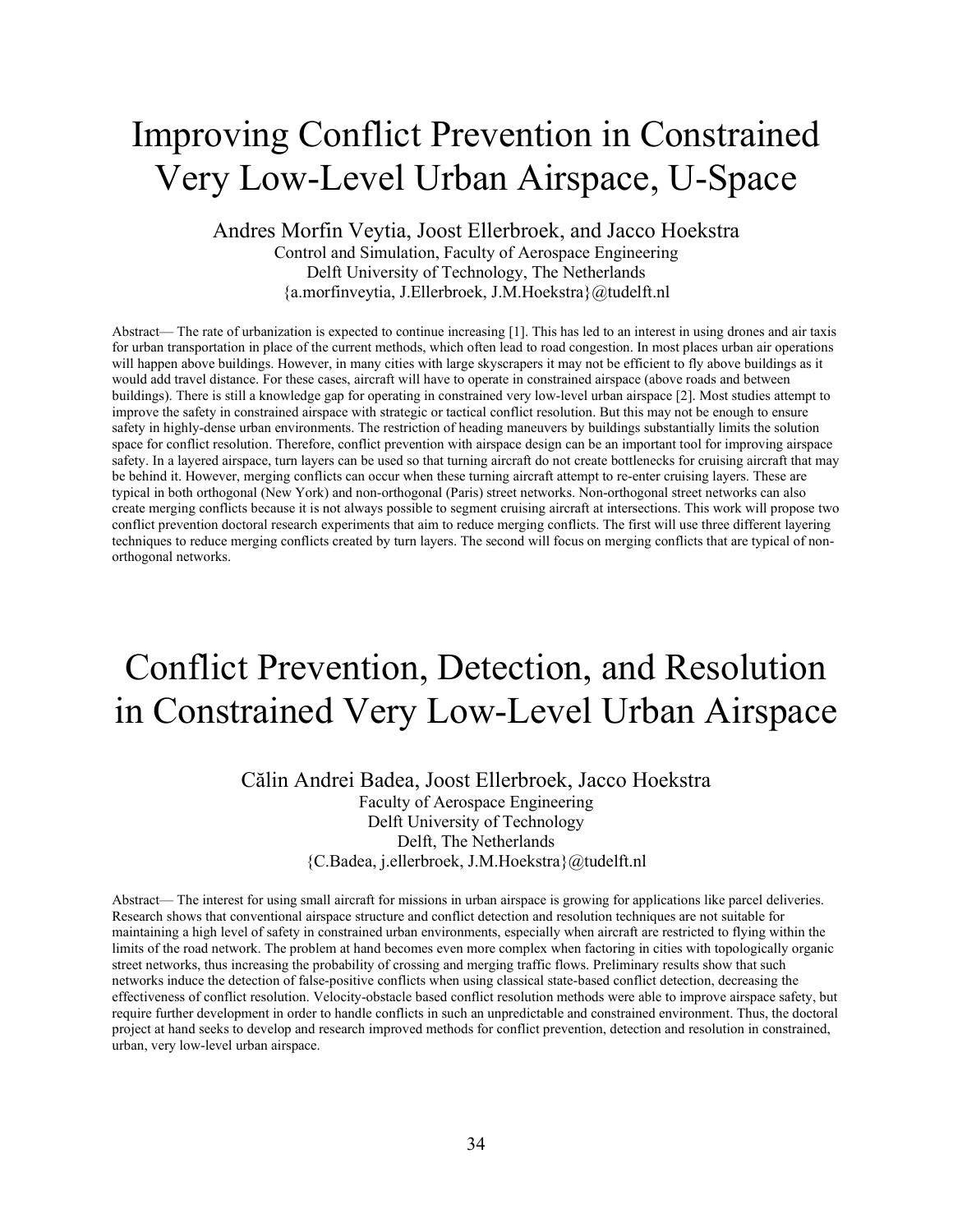## <span id="page-36-0"></span>Exploration of On-Demand Urban Air Mobility: Demand Forecast, Infrastructure Location and Capacity Identification, and Vehicle Fleet Size Design

Zhiqiang Wu Dept. Civil & Environmental Engineering University of South Florida Tampa, U.S. zhiqiangwu@mail.usf.edu

Yu Zhang Dept. Civil & Environmental Engineering University of South Florida Tampa, U.S. yuzhang@usf.edu

Abstract— Traffic congestion has been one of the leading sustainability issues in transportation around the world. The emerging concept urban air mobility (UAM) is expected to provide a new solution by making use of the three-dimensional airspace to transport passengers and goods in urban areas. Among different constraints and challenges for promotion and commercialization of UAM, we will focus on optimal infrastructures location identification, facility capacities and aircraft fleet size design and analyze corresponding transportation system performance as well as impact from uncertainties.

#### <span id="page-36-1"></span>Airspace Design and Conflict-free Flight Planning for Urban Air Mobility

Hualong Tang Civil and Environmental Engineering University of South Florida Tampa, USA hualongtang@usf.edu

Yu Zhang Civil and Environmental Engineering University of South Florida Tampa, USA yuzhang@usf.edu

Abstract— Urban air mobility (UAM) is envisioned to move to highly automated and high-density operations in low altitude urban airspace in the future. Third-party service providers, rather than the legacy air traffic control, are anticipated to provide traffic management for hundreds of thousands of flights. This paper aims to develop methods to support pre-departure flight planning services for medium to high-density UAM operations that can be employed by service providers. We propose a layered airspace topology and subsequent route network construction method based on previous studies to accommodate the unique needs of conformance to airspace constraints such as buildings, obstructions, and restricted airspaces. Based on the proposed airspace structure, strategical approaches, flight level assignment plus departure delay, are applied to deconflict aircraft. Experiments are conducted to investigate the sensitivity of operating cost to three key cost parameters (electricity price, crew hourly rate, and maintenance hourly rate). The tradeoff between the operating cost saving from departure delay and delay cost to passengers with varying flight level vertical separation and departure delay bound (maximum departure delay allowed) is explored to provide insights to service providers.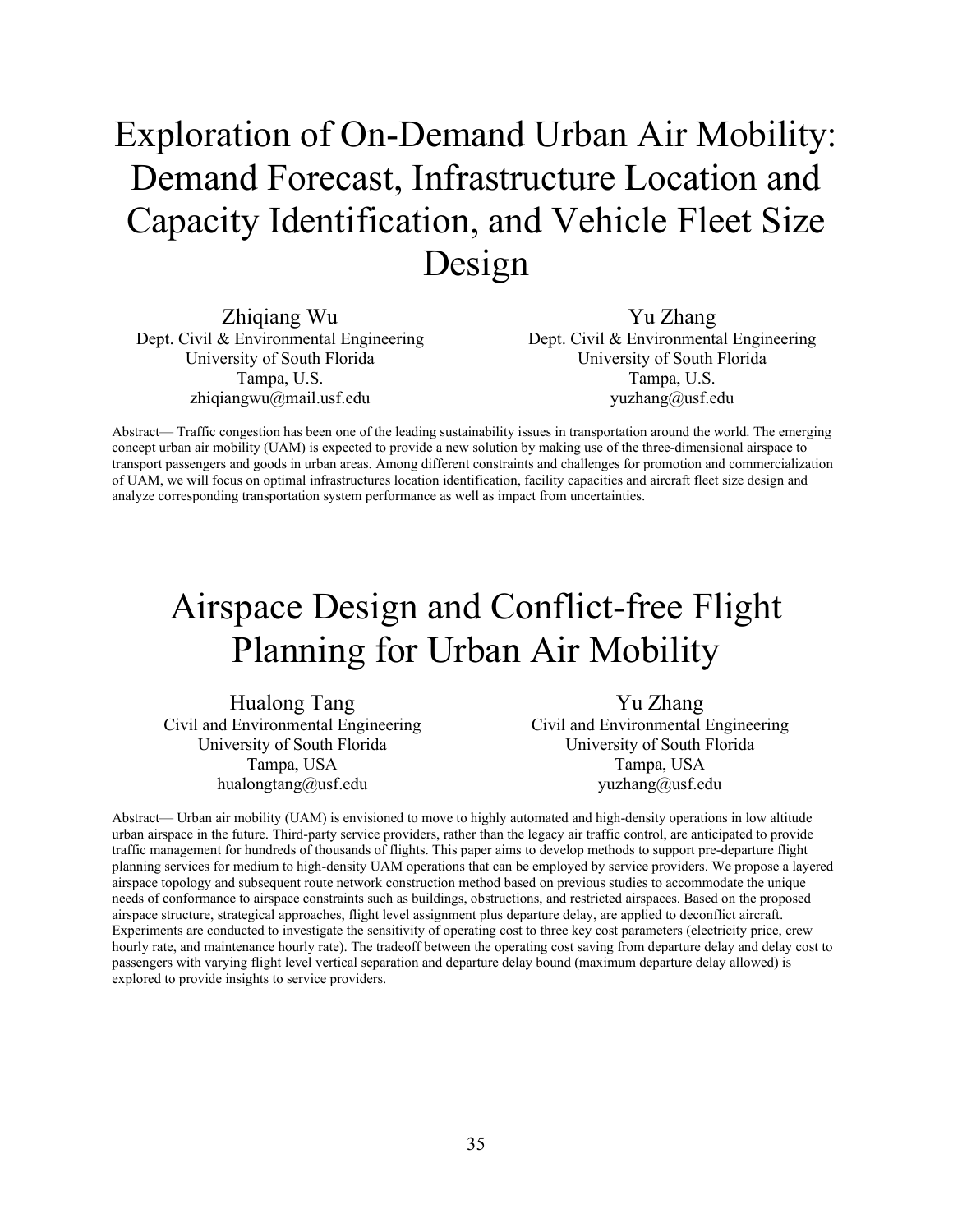## <span id="page-37-0"></span>Assessing and Modelling Climate Optimal Flights Using Open Surveillance and Remote Sensing Data

Esther Roosenbrand, Junzi Sun, Irene C. Dedoussi, Daphne Stam, Jacco Hoekstra Faculty of Aerospace Engineering Delft University of Technology Delft, The Netherlands {e.j.roosenbrand, j.sun-1, I.C.Dedoussi, D.M.Stam, J.M.Hoekstra}@tudelft.nl

Abstract— Sustainability is the biggest challenge facing the aerospace industry today. With the global number of flights expected to rise, the climate impact of aviation will continue to increase. Current research states that the rerouting of aircraft through windoptimization for the purpose of fuel usage minimization and emission reduction is an effective sustainability contribution. However, these routing models only optimize for minimum fuel burn, not necessarily minimum climate impact. Flying efficiently through wind fields could mean flying through regions with higher climate impact, for example, where warming contrails are formed. This potentially forfeits the advantage of the reduced emissions from the wind-optimized route. By bringing together fields such as satellite remote sensing, atmospheric science and aircraft surveillance data, a climate optimized free routing model can be made. This paper creates a climate optimized free routing airspace model by incorporating knowledge from the aforementioned fields and existing wind-optimization models with AI and open-source tools.

#### <span id="page-37-1"></span>Enabling Safe and Efficient Separation through Multi-Agent Reinforcement Learning

Jan Groot, Joost Ellerbroek, Jacco Hoesktra Control & Simulation, Faculty of Aerospace Engineering Delft University of Technology Delft, The Netherlands djgroot@outlook.com, J.Ellerbroek@tudelft.nl, J.M.Hoekstra@tudelft.nl

Abstract— Over the next decades, it is expected that the number of unmanned aerial vehicles (UAVs) operating in the airspace will grow rapidly. Both the FAA (Federal Aviation Administration) and the ICAO (International Civil Aviation Organization) have already stated that aircraft operating autonomously or beyond their operators' line of sight are required to have detect and avoid capabilities. At higher traffic densities these avoidance maneuvers can, however, lead to instabilities within the airspace, causing emergent patterns that lead to knock-on effects that can harm the safety of the operations. It might be possible to formulate a cost function that encapsulates global safety, rather than individual safety, stimulating both safety and stability. One method that lends itself for optimizing such a cost function is cooperative Multi-Agent Reinforcement Learning (MARL). It has been demonstrated that MARL can be used for optimization in both competitive and cooperative (or even mixed) environments, however, when applied in a completely decentralized manner, stability issues often arise. It is therefore proposed to investigate the application of MARL for a well-known centralized domain, ATC for manned aviation. This doctoral paper breaks down the proposed research project into 4 independent phases that individually contribute to the knowledge of applying MARL for ATC.